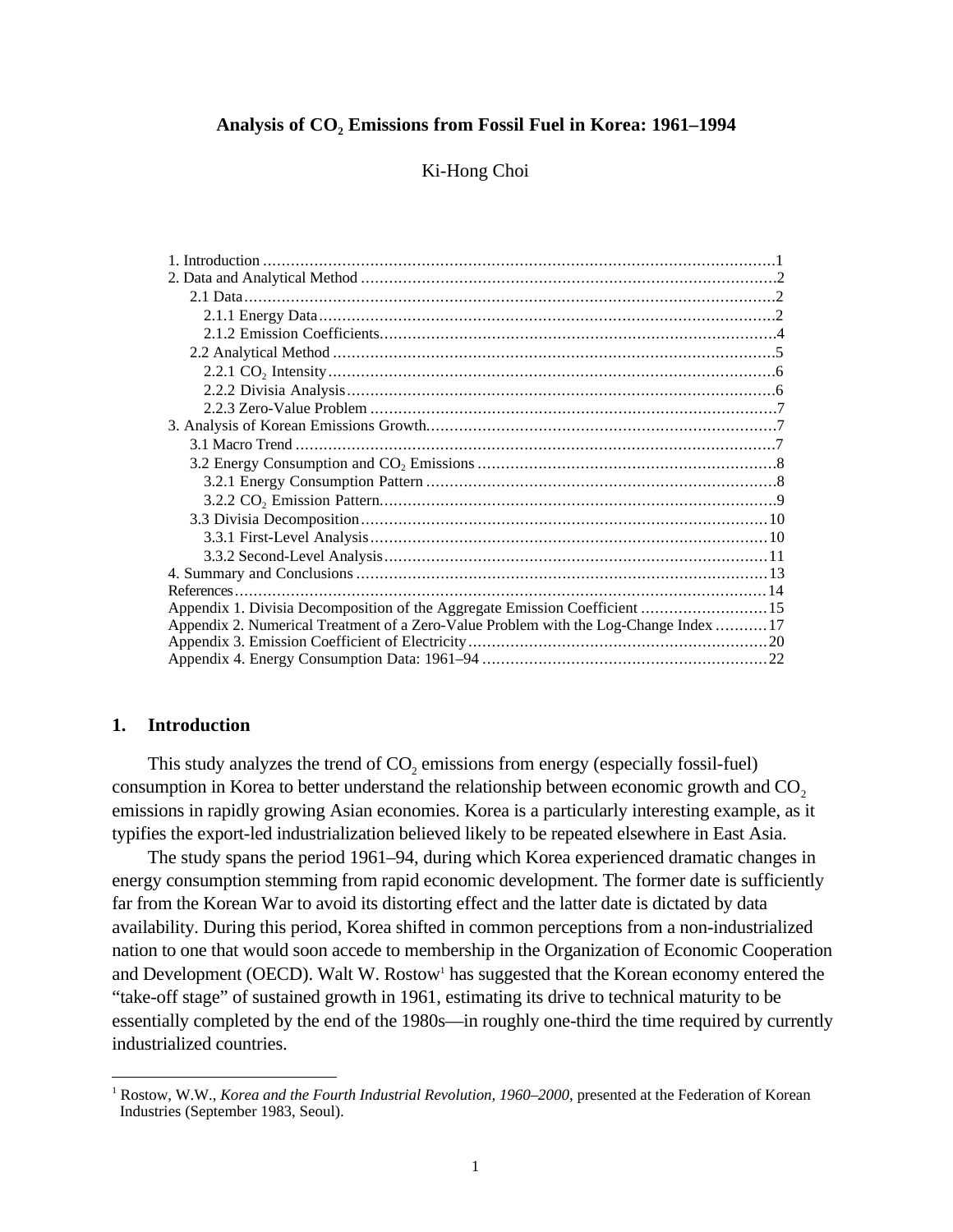This study explores the relationship between national output and total  $CO<sub>2</sub>$  emissions by analyzing  $CO<sub>2</sub>$  intensity, which is defined as the ratio of  $CO<sub>2</sub>$  emissions to national output. The analytical method used is Divisia decomposition (or index) analysis, a useful tool for quantifying factors contributing to changes in a variable of interest. A number of studies have examined the two factors (*i.e*., improvement in energy efficiency and structural change in industry) contributing to changes in aggregate energy intensity using this approach<sup>2</sup>. Only a few studies, however, notably Tornvager (1991), Ogawa (1990), and Shrestha and Timilsina (1996), have addressed the issue of changes in  $CO<sub>2</sub>$  emission intensity.

The following section describes the data set and analytical method employed by the present study. The third section first analyzes the changing pattern of energy consumption descriptively, then proceeds to a detailed analysis of CO<sub>2</sub> intensity by Divisia decomposition. The final section summarizes results of the analysis and their implications. Several appendices provide lengthy technical details and data used in the analysis.

# **2. Data and Analytical Method**

# **2.1 Data**

 $\overline{a}$ 

Our data set (depticted in Figure 1) includes sectorial energy data (collected over a longer period than is usually available for a rapidly industrializing country), real GNP, and CO<sub>2</sub> emission coefficients.

# **2.1.1 Energy Data**

This study draws upon sectorial energy consumption data generated since the early 1960s that has not been readily available, which we obtained from:

- The official Yearbook of Energy Statistics, compiled by KEEI (Korea Energy Economics Institute), for the period 1975–94 (sectorial energy data began to be collected officially by Korea during 1975 as a result of the 1970s oil crisis—which also spurred the Korean government to establish its Ministry of Energy and Resources in 1978).
- A report by the Korea Institute of Energy and Resources (KIER), for the period 1961–74<sup>3</sup>, a data set compiled by disaggregating the official energy supply data, based on a Korean input-output table produced by Bank of Korea.

 $2$  Ang (1995) surveys more than 50 studies with many different decomposition methods; recent studies tend to use the Divisia decomposition (index) method.

<sup>3</sup> *A Study on the Planning of Energy Demand and Supply* (in Korean), KE-82P-40, pp. 308–26 (KIER: Korea Institute of Energy and Resources, formerly KEEI).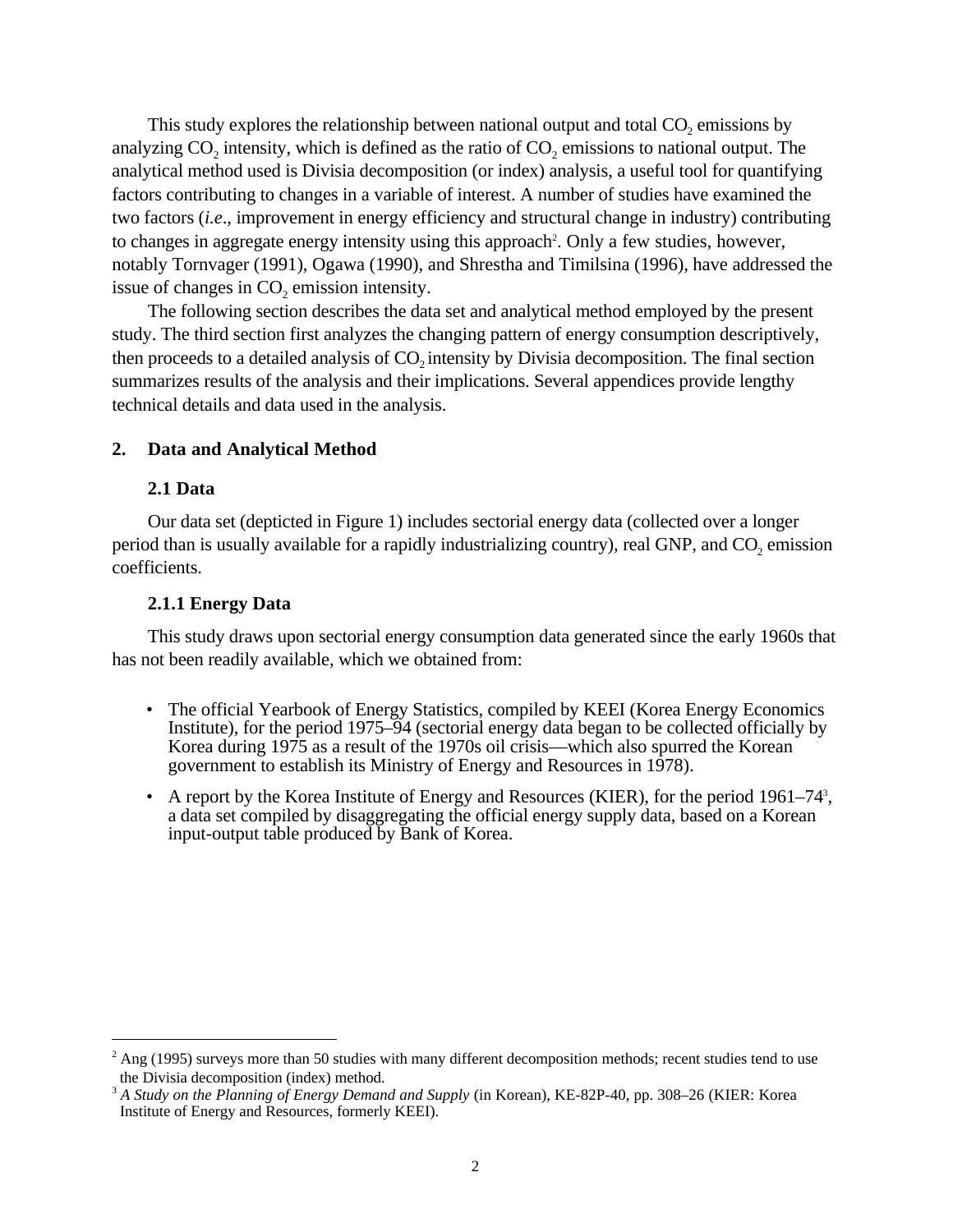

**Figure 1.** Graphical depiction of energy data used in this study (1961–94).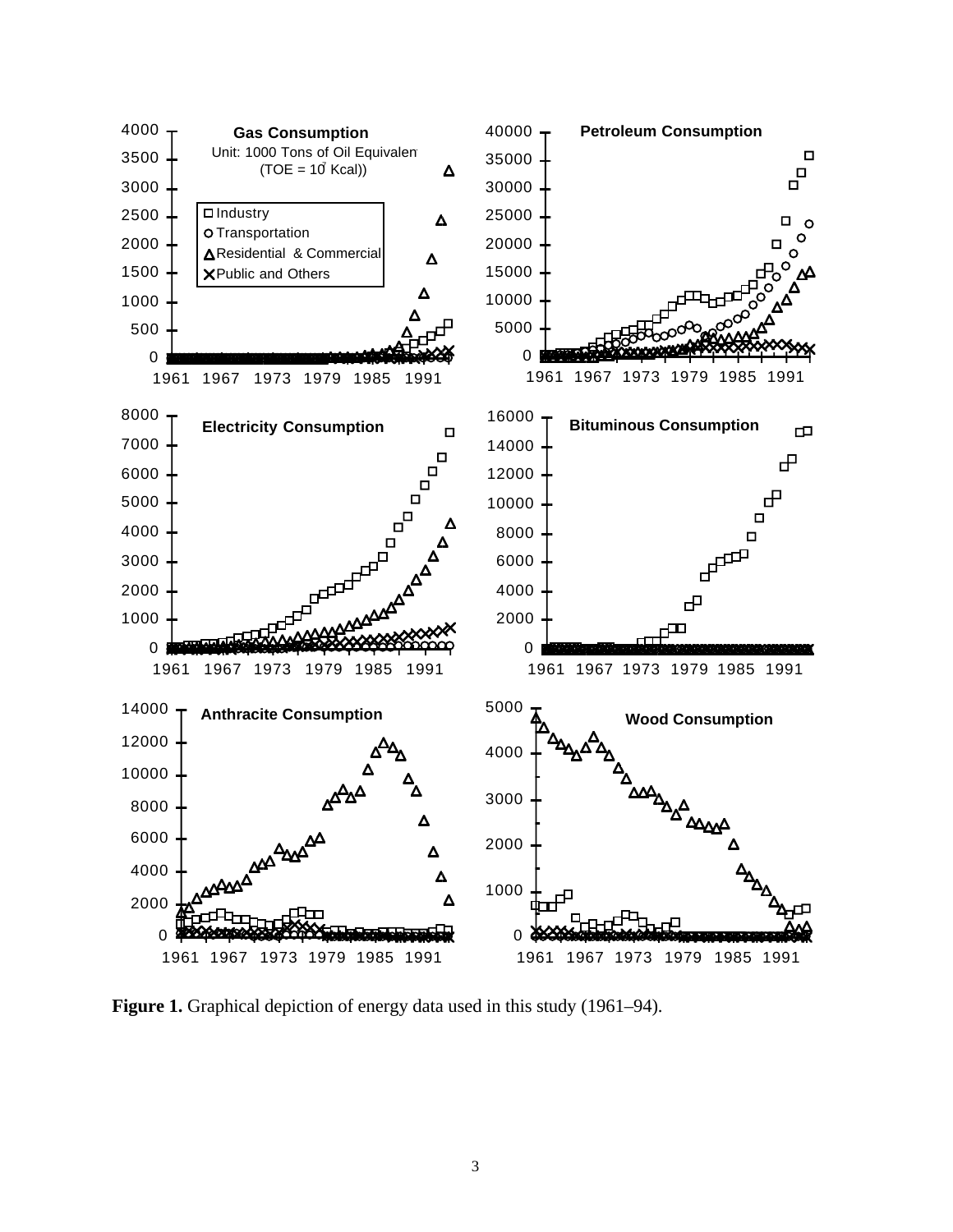The "intersection" of these two smoothly connecting data sets defines the data used in this study (Table 1). Note that:

- The sectorial classification does not include the power sector, which consumes a huge amount of fossil fuel in the conversion to electricity. We therefore drew upon supplementary data from the *Yearbook of Energy Statistics* for power-sector fuel input, to include all the primary energy data needed to compute  $CO<sub>2</sub>$  emissions in Korea. The supplementary information is used indirectly, through the emission coefficient of electricity.
- Wood was used as fuel mostly for residential, noncommercial purposes; we include it because it has generally been replaced by commercial anthracite briquette.

#### **Table 1. Specifications for Korean Energy Data (1961–94)**

| Number of sectors: 4    | Industry; Transportation; Residential and commercial; Public, etc. |
|-------------------------|--------------------------------------------------------------------|
| Number of fuel types: 6 | Anthracite; Bituminous coal; Petroleum; Gas; Electricity; Wood     |
| Unit: TOE               | All fuel converted to tons of oil equivalent (TOE = $10^7$ Kcal)   |

# **2.1.2 Emission Coefficients**

<u>.</u>

The CO<sub>2</sub> emissions from fossil fuel are not so much related to specific burning conditions as they are proportional to the carbon content of the fossil fuel. Thus, the amount of carbon *C* emitted from a fossil fuel can be determined from the emission coefficient (in units of tons of carbon per ton of oil equivalent, TC/TOE) for the fossil fuel:

$$
C = \sum_{ks} E_{ks} \theta_{ks} \tag{1}
$$

where  $E_{ks}$  is the energy of type *k* consumed in sector *s*, and  $\theta_{ks}$  is the corresponding emission coefficient.

The emission coefficient of electricity is unique in this study, being defined as the amount of CO<sub>2</sub> emitted during the generation of one unit of electricity *consumed by a final user* (as noted above in the description of our data set, power sector emissions are included indirectly through the emission coefficient of electricity). According to this definition, the emission coefficient of electricity is determined by the formula (for  $k =$  electricity,  $s =$  all sectors):

$$
\theta_{elec\,s,t} = \frac{(Total\,CO_2\,emissions\,in\,the\,power\,sector})_t}{(Total\,final\,electricity\,consumption)_t}
$$
\n[2]

The fossil-fuel input data necessary to compute this parameter are provided in Appendix 3. Figure 2 displays trends for all emission coefficients examined, during the study period. For electricity, the fuel mix used in power generation appears to be a determining factor<sup>4</sup> in the value of

<sup>&</sup>lt;sup>4</sup> Another, much smaller, factor reducing the emission coefficient of electricity is the generation efficiency improvement of the power sector. Our estimate is that the conversion efficiency of the power sector improved 0.95% annually during 1970–95, on average.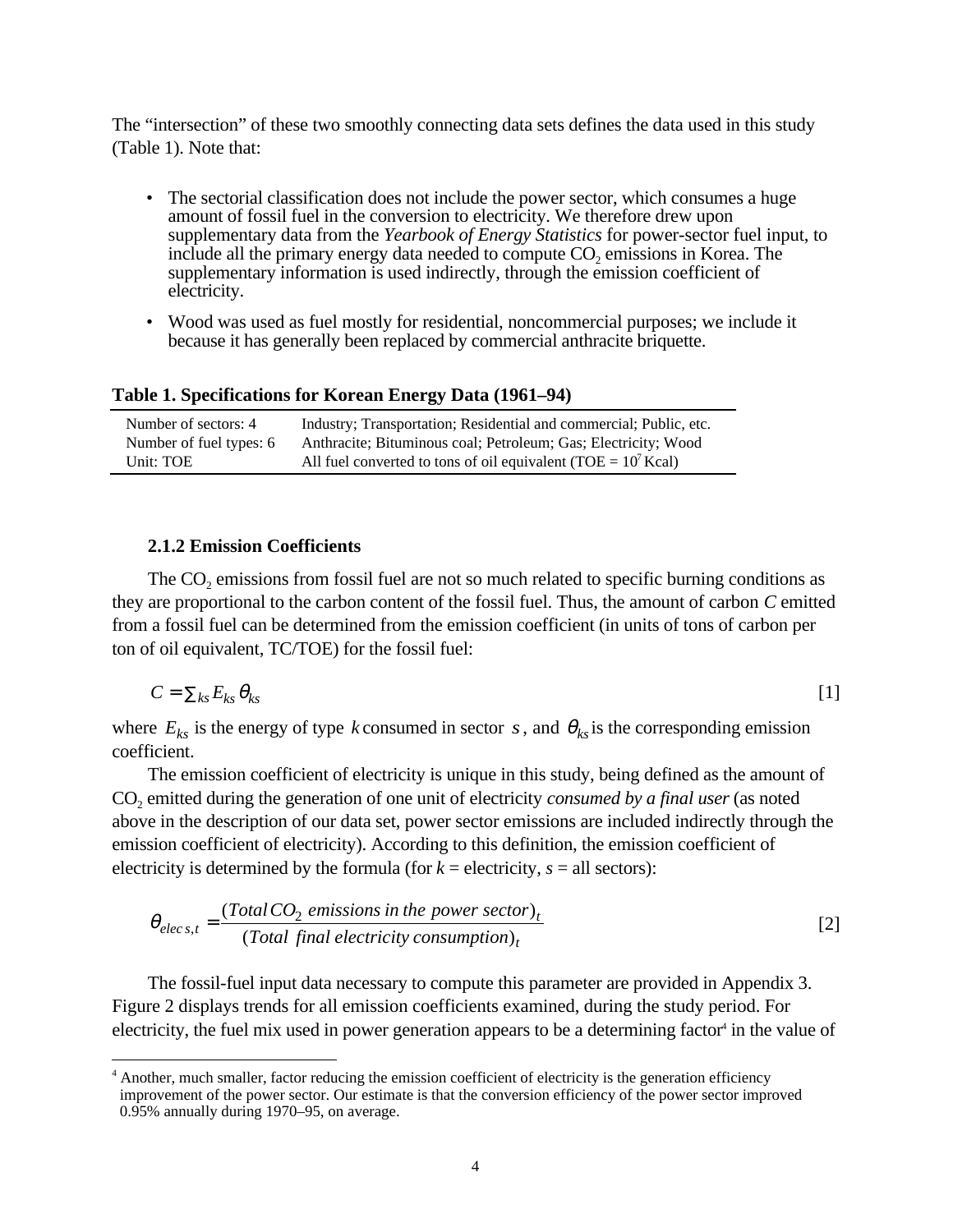the emission coefficient: nuclear power generation, in particular, has served a primary role in lowering the emission coefficient of electricity in Korea since the late 1970s—in fact, the sharp decrease in the emission coefficient of electricity to an all-time low in 1987 can be attributed primarily to two nuclear power units  $(2 \times 900 \text{ MW})$  introduced in late 1986. (Only one unit generally has been introduced during any given year.)



**Figure 2.** CO<sub>2</sub> emission coefficients for Korea (1961–94).

# **2.2 Analytical Method**

 $\overline{a}$ 

This study employs Divisia decomposition (or index) analysis, a useful tool for quantifying factors contributing to changes in a variable of interest. Since Boyd *et al.* (1987) first applied the Divisia index<sup>5</sup> method to analyze sources of change in U.S. manufacturing energy intensity, a fair number of studies have utilized the method. A recent survey by Ang (1995) lists more than 50, among which a number have examined the factors (*i.e*., improvement in energy efficiency and structural change in the industrial energy intensiveness) contributing to changes in aggregate energy intensity using this approach. However, only a few studies in the literature, notably Tornvager (1991), Ogawa (1990), and Shrestha and Timilsina (1996), have addressed the issue of changes in CO<sub>2</sub> intensity.

<sup>&</sup>lt;sup>5</sup> The Divisia index is based on such basic economic principles as the linear homogeneity of an aggregate function, and competitive market prices.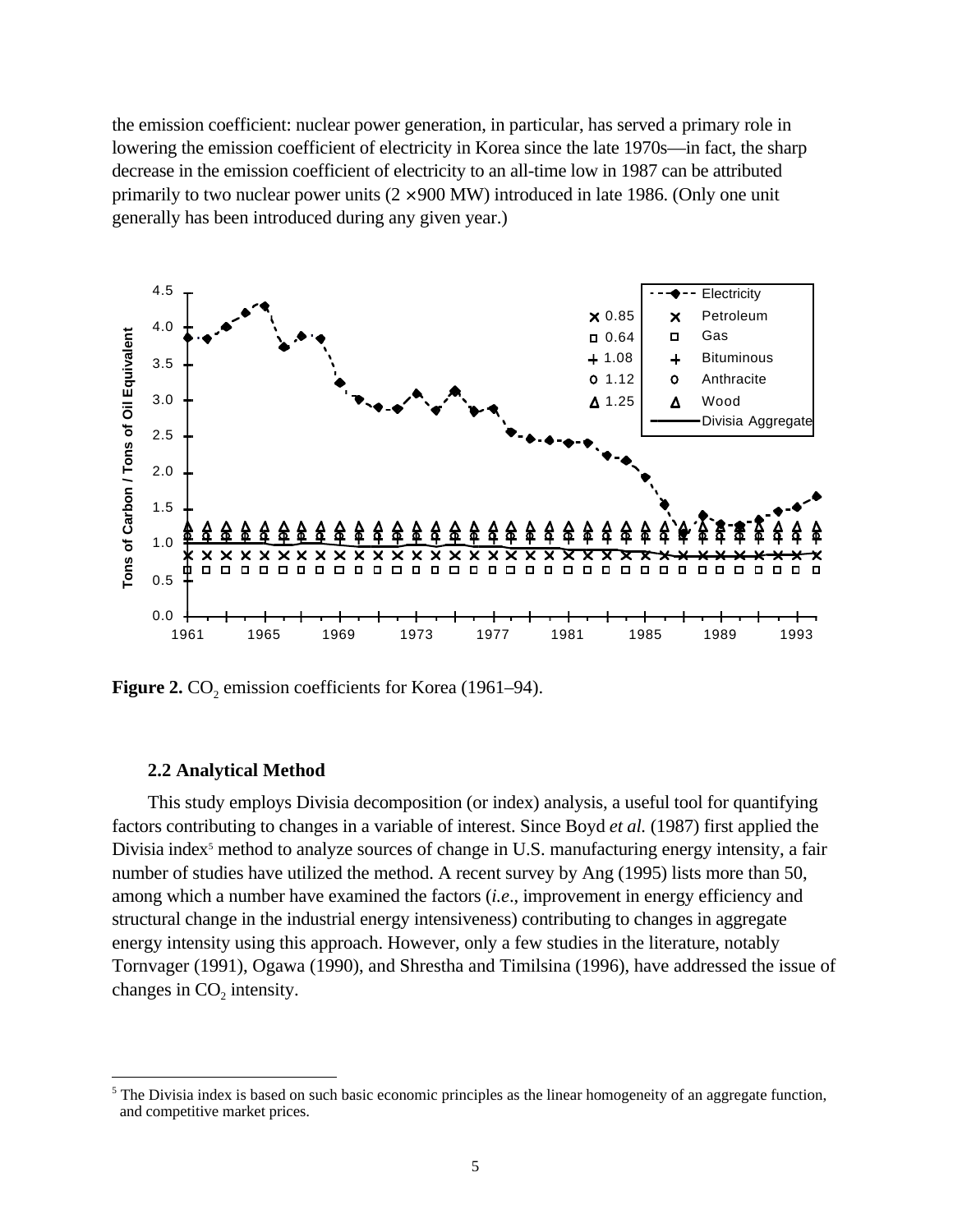# **2.2.1 CO<sub>2</sub> Intensity**

CO<sub>2</sub> intensity, defined as the ratio of CO<sub>2</sub> emissions (*C*, defined in Equation [1]) to national output (*Y*, usually measured by gross national product, GNP, or gross domestic product, GDP), can be represented as the product of the term *C/E* and conventional energy intensity (*E/Y*) as follows:

$$
\frac{C}{Y} = \frac{C}{E} \frac{E}{Y}
$$
 [3]

where  $E = \sum_{ks} E_{ks}$  is the total energy consumtiopn of the (Korean) economy. Rewriting the first term on the right-hand side yields the following weighted average of individual emission coefficients:

$$
\frac{C}{E} = \frac{\sum_{ks} E_{ks} \theta_{ks}}{\sum_{ks} E_{ks}} = \sum_{ks} \frac{E_{ks}}{E} \frac{C_{ks}}{E_{ks}} = \sum_{ks} f_{ks} \theta_{ks}
$$
\n
$$
\tag{4}
$$

where  $f_{ks} = E_{ks}/E$  is the share of energy type k consumed in sector s, from the total energy consumption (*cf.*, Table 1). Thus we define *C/E* as the *aggregate CO<sub>2</sub> emission coefficient*.

#### **2.2.2 Divisia Analysis**

Divisia analysis, which can be understood as a numerical technique for index analysis, assumes all variables to be functions of time, and positive<sup>6</sup>. Applying Divisia analysis to Equation [3] yields the following identity<sup>7</sup>:

$$
\frac{\hat{C}}{Y} = \frac{\hat{C}}{E} + \frac{\hat{E}}{Y} \Rightarrow \frac{C_T / Y_T}{C_0 / Y_0} = \frac{C_T / E_T}{C_0 / E_0} \frac{E_T / Y_T}{E_0 / Y_0}
$$
\n[5]

where we denote the logarithmic differentiation operator  $d \log(\cdot)/dt$  by a "hat" ( $\cap$ ) over variables. We can further analyze the aggregate emission coefficient identity, Eq. [4], as follows<sup>8</sup>:

$$
\frac{C_T/E_T}{C_0/E_0} = \exp\left(\sum_{ks}\tilde{w}_{ks}(t^*)\ln\frac{f_{T,ks}}{f_{0,ks}}\right)\exp\left(\sum_{ks}\tilde{w}_{ks}(t^*)\ln\frac{\theta_{T,ks}}{\theta_{0,ks}}\right)
$$
 [6]

The right-hand side (RHS) of Eq. [6] is the product of two Sato-Vartia indices (*cf.* Ang and Choi, 1997), which can be interpreted as the *energy share effect* and the *Divisia aggregate emission coefficient*, respectively. Though the Tornqvist index has conventionally been used for such applications as this, we needed to use the Sato-Vartia formula here because of the following "zerovalue problem."

<u>.</u>

<sup>6</sup> This assumption is relaxed in the following *zero-value problem*.

<sup>&</sup>lt;sup>7</sup> Integrating the first identity over the interval [0,7] yields the second identity.

<sup>&</sup>lt;sup>8</sup> See Appendix 1 for the derivation. It also explain how the special functional form of the weight function transforms the approximation formula into an algebraic identity.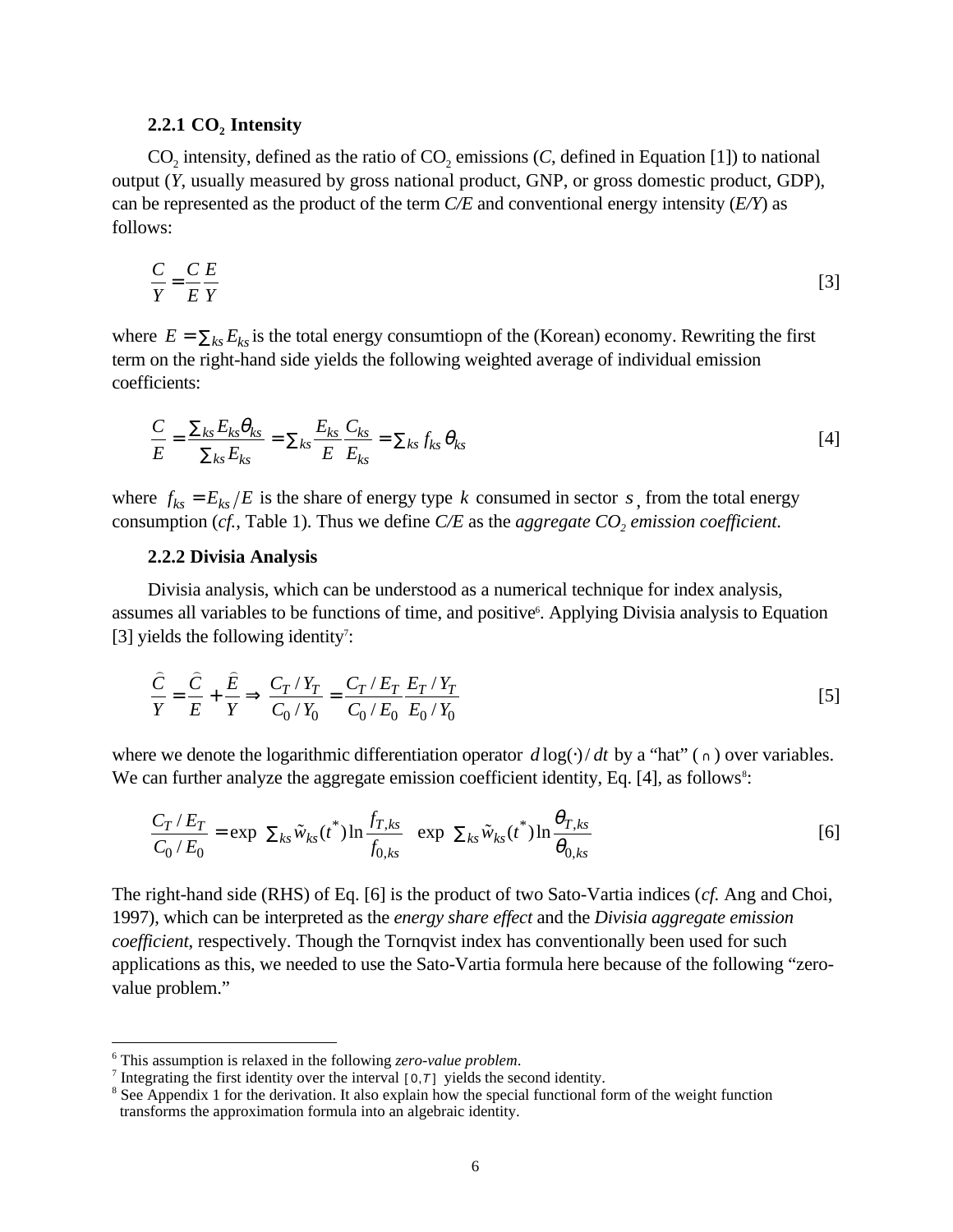# **2.2.3 Zero-Value Problem**

As mentioned in the previous section, Divisia analysis assumes all variables to be positive. Our data set, however, contains 31% zero values<sup>9</sup> (mostly relating to emerging new gas energy and the disappearing use of traditional wood), so the Tornqvist index formula cannot be used consistently over the entire study period (*cf.* Shrestha and Timilsina, 1996, p. 290). In principle, this "zero-value problem" is trivial if the formula converges to some finite value when a variable tends from the positive toward zero<sup>10</sup>: though zero is not a legitimate argument of the logarithmic function, we can define the function at zero to be the limiting value. The problem lies in the fact that the conventional Tornqvist index formula has no limiting value at zero: the numerical experiment in Appendix 2 shows the formula to be unreliable for data including zero or near-zero values. The Sato-Vartia index formula, on the other hand, has a limiting value at zero, so we can apply Divisia analysis to the whole study period, regardless of zero values.

## **3. Analysis of Korean Emissions Growth**

This section presents results of our case study of Korea to better understand the relationship between national output and total CO<sub>2</sub> emissions, based on the data and analytical method developed in the previous section. The approach is to analyze  $CO<sub>2</sub>$  intensity (the ratio between  $CO<sub>2</sub>$ emissions and national output), which can be represented as the product of conventional energy intensity and aggregate emission coefficients, as defined in the previous section. First, we provide a detailed descriptive analysis of the data, then present results of a Divisia decomposition analysis of  $CO<sub>2</sub>$  intensity.

# **3.1 Macro Trend**

 $\overline{a}$ 

Figure 3 displays the GNP, energy consumption, and carbon emissions indices for Korea from 1961 through 1994. During this period, Korean GNP increased more than 14 times, at a rate of about 8.0% per annum. While the nation's well-known economic growth has served as its primary driver of energy demand and  $CO<sub>2</sub>$  emissions, these have grown more slowly (roughly 7.5% and 7.0% per annum, respectively) than GNP over the study period.

 $9$  Of 816 data elements (derived from 34 years, 6 energy types, and 4 sectors), 250 values are zero.

<sup>10</sup> This zero-value problem corresponds to the *determiniteness test* of index number theory. It should be noted that the determiniteness test is a bit controversial: Samuelson and Swamy (1974) disregard it as an old practice, saying "Frisch followed the old practice of adding a regularity condition… It is so-called *determiniteness test*, which requires that, as some pj  $\rightarrow 0$  or  $\infty$ , the index should not go to 0 or infinity. This condition, it seems to us, is an odd one and not at all a desirable one." Sato (1976, p. 224, footnote 9) also disregarded this problem, raised by Theil (1973), by referencing Samuelson and Swamy (1974).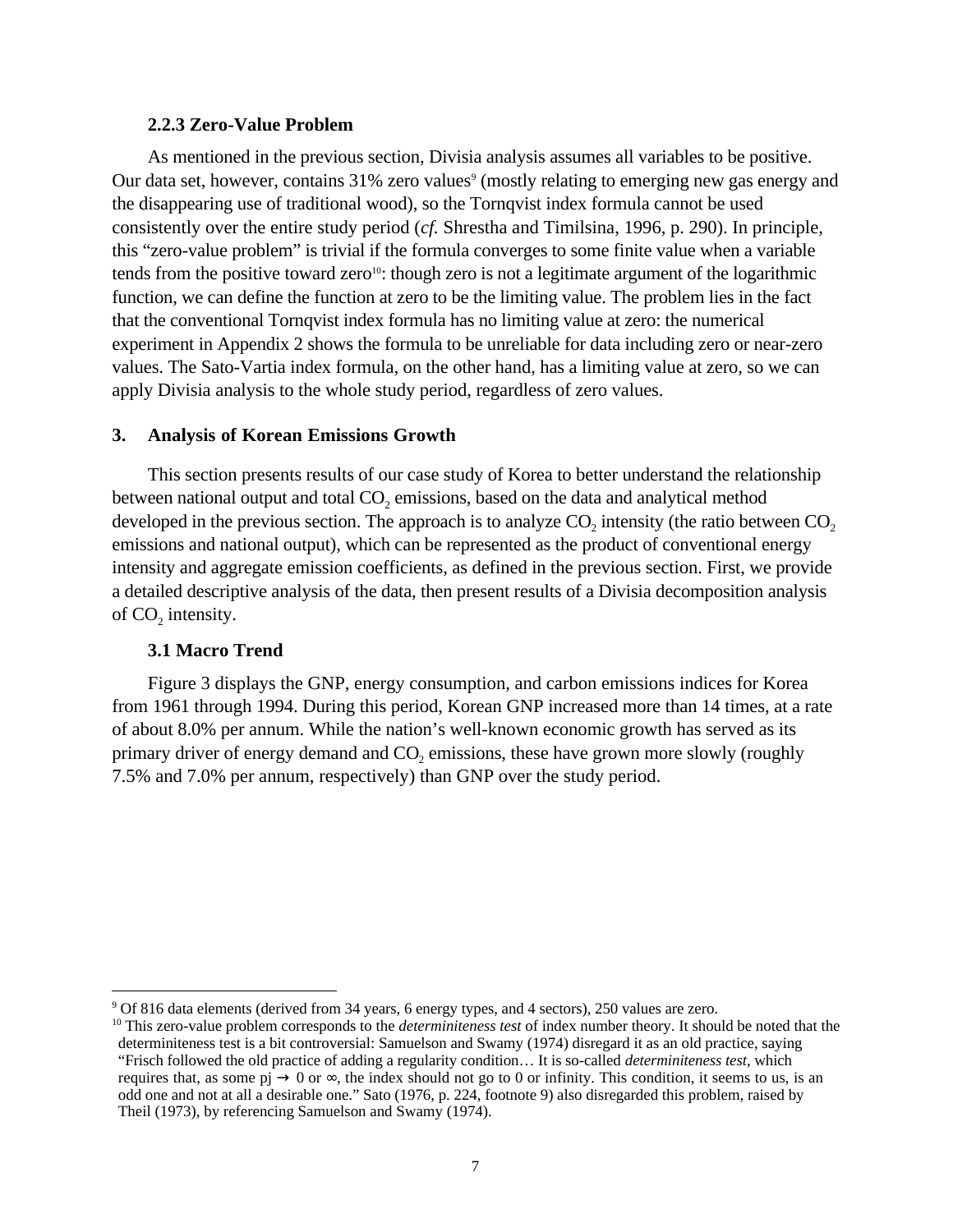

**Figure 3.** Aggregate GNP, energy consumption, and carbon emissions in Korea (1961–94).

# **3.2 Energy Consumption and CO<sub>2</sub> Emissions**

# **3.2.1 Energy Consumption Pattern**

During the 34-year study period, Korea's pattern of energy consumption changed completely, as Figure 4 depicts. Traditional energy sources such as wood and anthracite (South Korea's only native fossil fuels) were replaced by such imported fossil fuels as petroleum, bituminous coal, and liquefied natural gas (LNG). Non-carbon nuclear power plants' introduction to Korea in recent years has clearly played an important role in reducing CO<sub>2</sub> emissions.



**Figure 4.** Primary energy consumption shares in Korea (1961–94).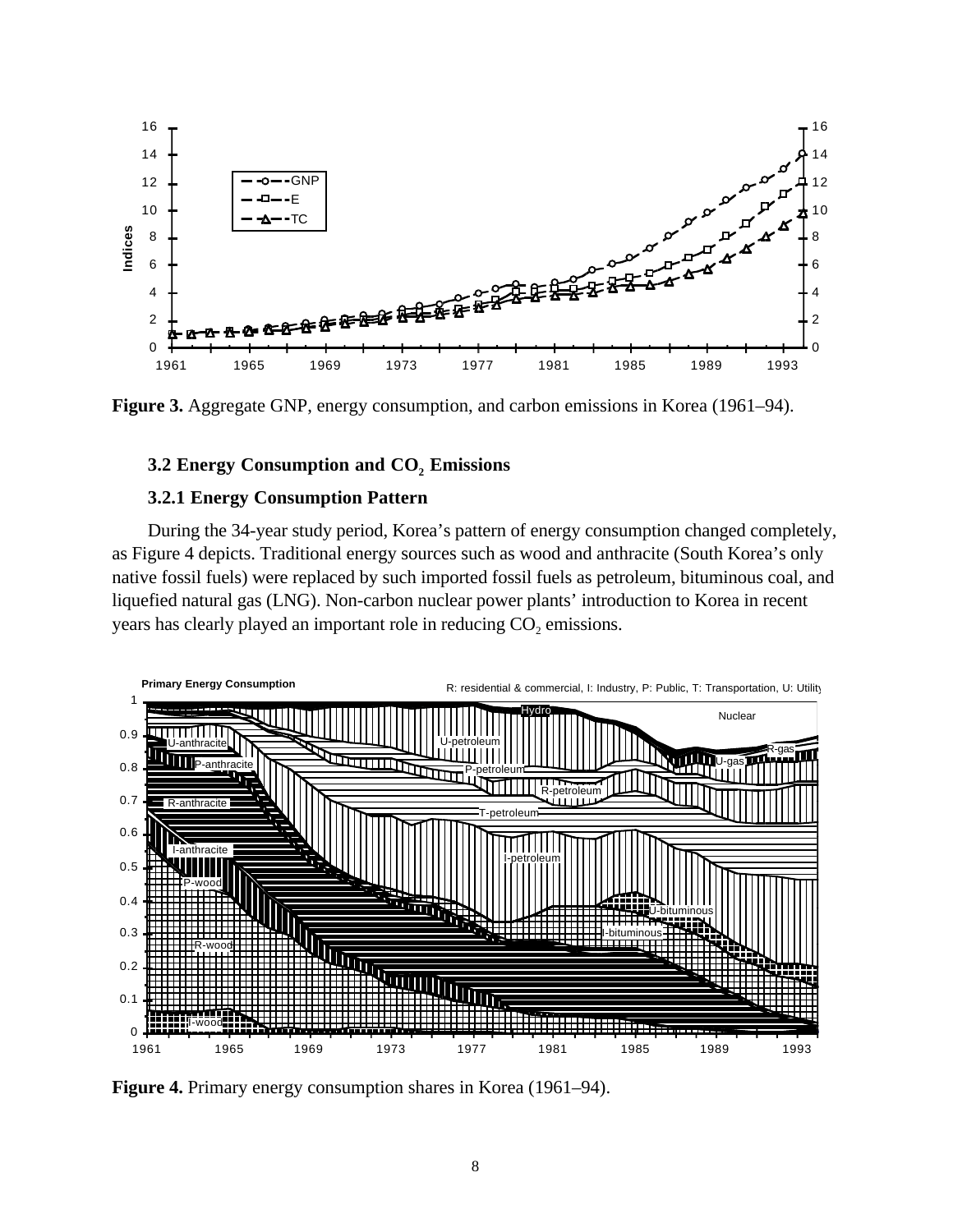# **3.2.2 CO<sub>2</sub> Emission Pattern**

CO<sub>2</sub> emission was computed by applying the emission coefficients to the nation's energy consumption data. Figures 5 and 6 depict the sources of Korea's  $CO<sub>2</sub>$  emissions, by energy source (fossil fuel) and by sector, respectively. Figure 5 may illustrate three points:

- Korea's entire increase in carbon emissions during the 34-year study period is attributable to the use of imported fuels that accompanied the nation's economic transformation.
- CO<sub>2</sub> emissions rose sharply after the mid-1980s, mainly due to increased petroleum use (primarily for industry<sup>11</sup> and transportation purposes, as shown in Figure  $\overline{6}$ ).
- Nuclear power has reduced the country's emissions significantly: had Korea installed bituminous-coal rather than nuclear-power plants, the nation would have emitted, as of 1994, more than 15% of its total CO<sub>2</sub> emissions *in addition to* its actual emissions, as shown by the hatched area.



**Figure 5.** Korea's CO<sub>2</sub> emissions, by fossil fuel (1961–94).

 $\overline{a}$ 

Figure 6 illustrates the changes in sectorial composition that occurred. The residential and commercial (R&C) CO<sub>2</sub> emissions component—more than 80% in 1961—declined to less than 25% in 1994, while the industry component—less than 30% in 1961—increased to more than 60% in 1994. The transportation sector's change in share of emissions was also remarkable. Another point of note is that after the mid-1980s, emissions from R&C essentially stabilized, as the rapid drop in residential consumption of carbon-intensive anthracite (see Figure 1) essentially canceled out that sector's natural increase in energy demand.

<sup>&</sup>lt;sup>11</sup> These rising trends in energy intensity were largely due to the completion of large petrochemical complexes.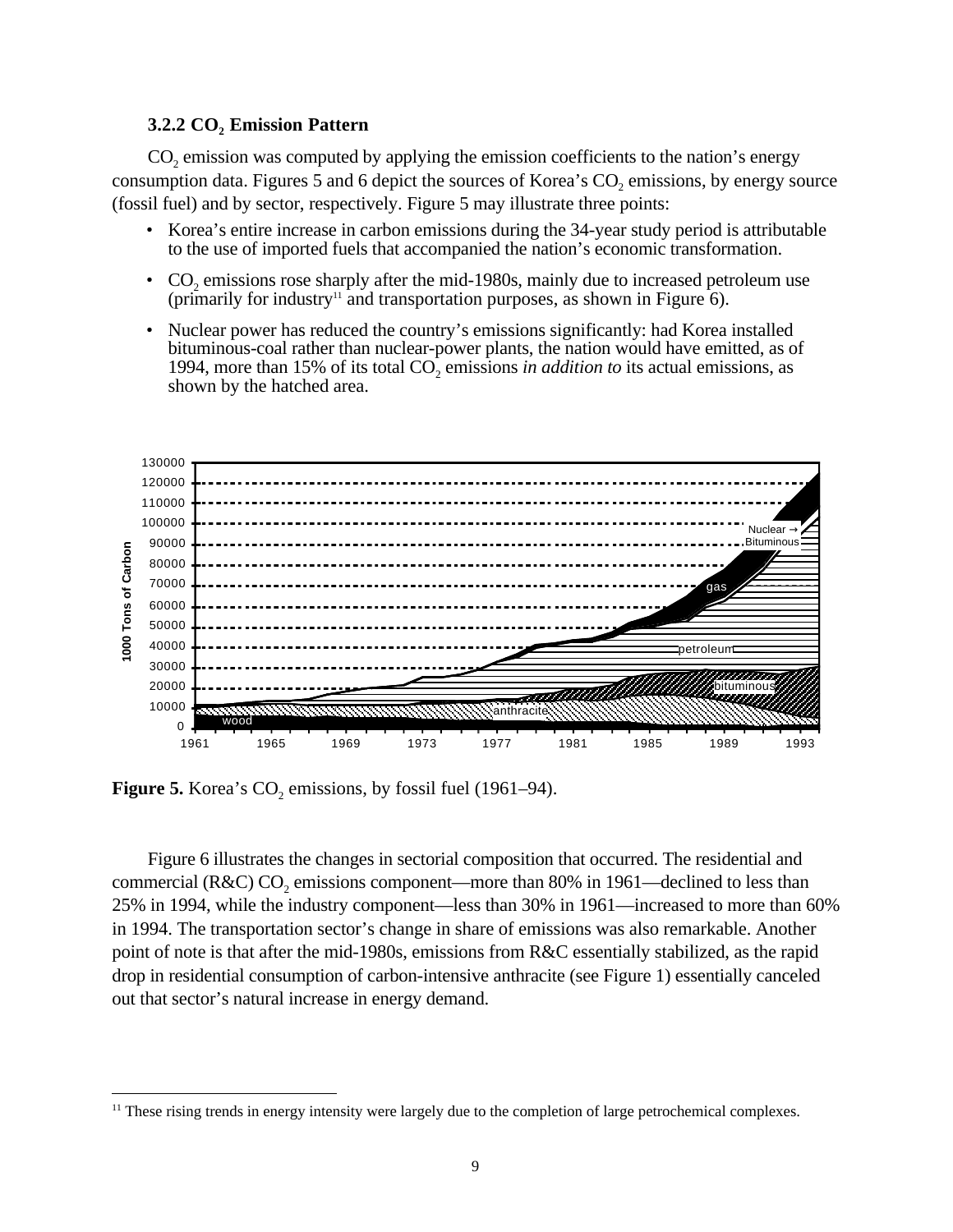

**Figure 6.** Korea's CO<sub>2</sub> emissions, by sector (1961–94).

# **3.3 Divisia Decomposition**

The framework of our Divisia decomposition can be depicted as follows: Eqs. [5] and [6] correspond to the first level and the second level, respectively. Note that only the aggregate emission coefficient is analyzed to the second level (Eq. [6]). Most studies further analyze energy intensity, as well, to determine the contributions of individual energy intensities and industrial structure. However, we cannot analyze the energy intensity further, because our sectorial classification prevents a clear interpretation of sectorial output share.



# **3.3.1 First-Level Analysis**

Figure 7 results from our index analysis based on the identity in Eq. [5], which indicates that changes in  $CO<sub>2</sub>$  intensity can be analyzed in terms of both the change in energy intensity (energy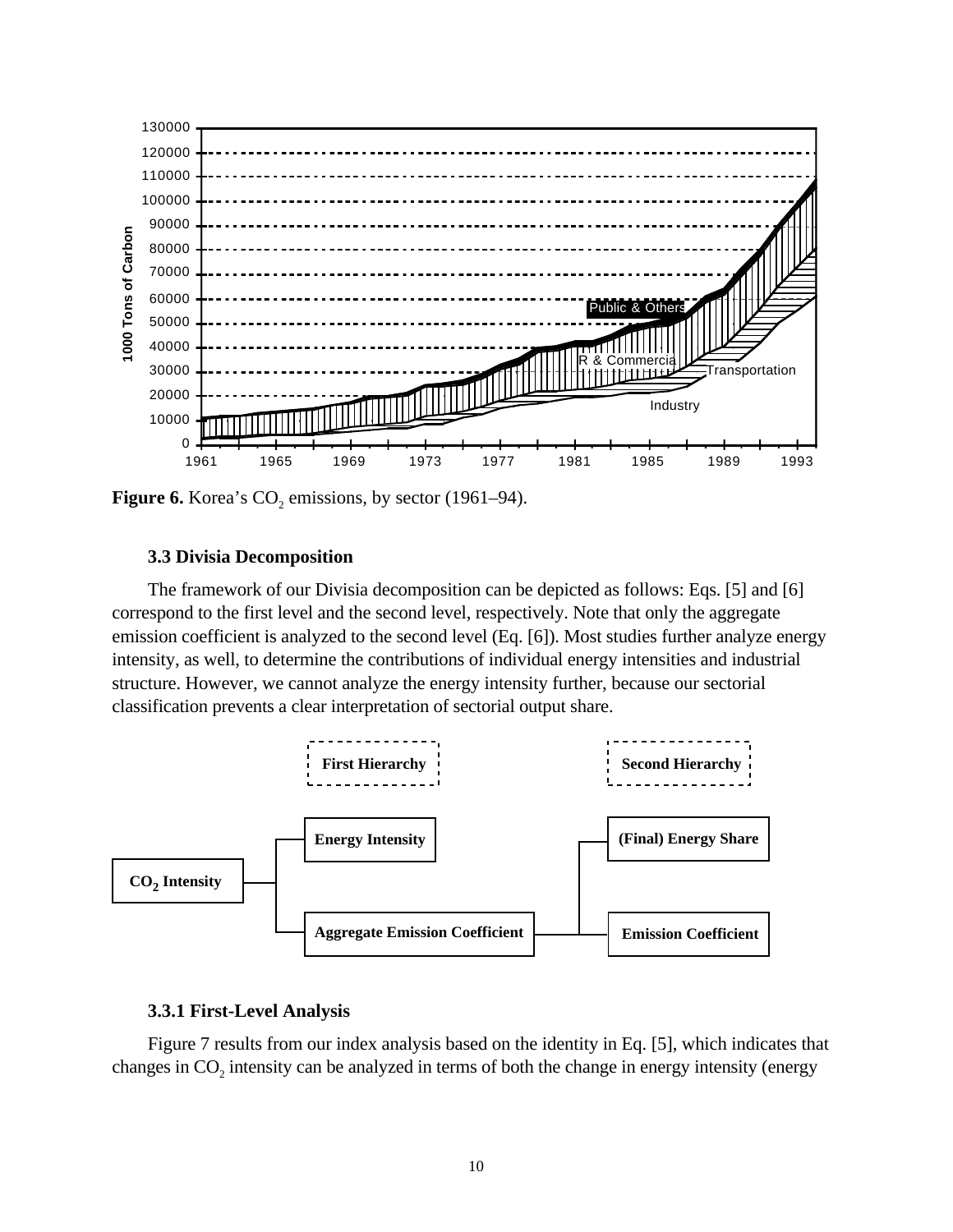per unit of national output, *e.g.*, GNP) and the change in aggregate emission coefficients (CO<sub>2</sub>) emission per unit of aggregate energy)<sup>12</sup>. We rewrite Eq. [5]:

$$
\frac{C_T/Y_T}{C_0/Y_0} = \frac{C_T/E_T}{C_0/E_0} \frac{E_T/Y_T}{E_0/Y_0}
$$
 [5]

Figure 7 indicates that the energy intensity and aggregate emission coefficient, overall, combined to lower the  $CO<sub>2</sub>$  intensity more than 30% during 34 years of condensed growth. The analysis shows, in addition, that the aggregate emission coefficient contributed more to  $CO<sub>2</sub>$  intensity than did energy intensity.

The first component, energy intensity, which fell rapidly during the 1960s and 1980s, increased considerably in the early 1980s<sup>13</sup> and since the late 1980s. In fact, despite considerable fluctuation during the intervening years, energy intensity in 1994 was at the same level it had been in the late 1960s. The second component—aggregate emission coefficient  $(CO<sub>2</sub>$  emission per unit of aggregate energy input)—declined more steadily, proving by the end of the study period to be slightly more important than the decline in energy intensity.



**Figure 7.** Analysis of CO<sub>2</sub> intensity of Korea (1961–94).

## **3.3.2 Second-Level Analysis**

 $\overline{a}$ 

As explained in the previous section, the change in aggregate emission coefficient (as determined by our first-level analysis) can be analyzed further to yield the energy share effect

<sup>12</sup> This *aggregate energy* is sometimes referred to as the *energy balance aggregate* or *heat-sum aggregate*.

<sup>&</sup>lt;sup>13</sup> During our 34-year study period, the Korean economy experienced only one period of negative growth, during 1980; that was due to political instability at the time.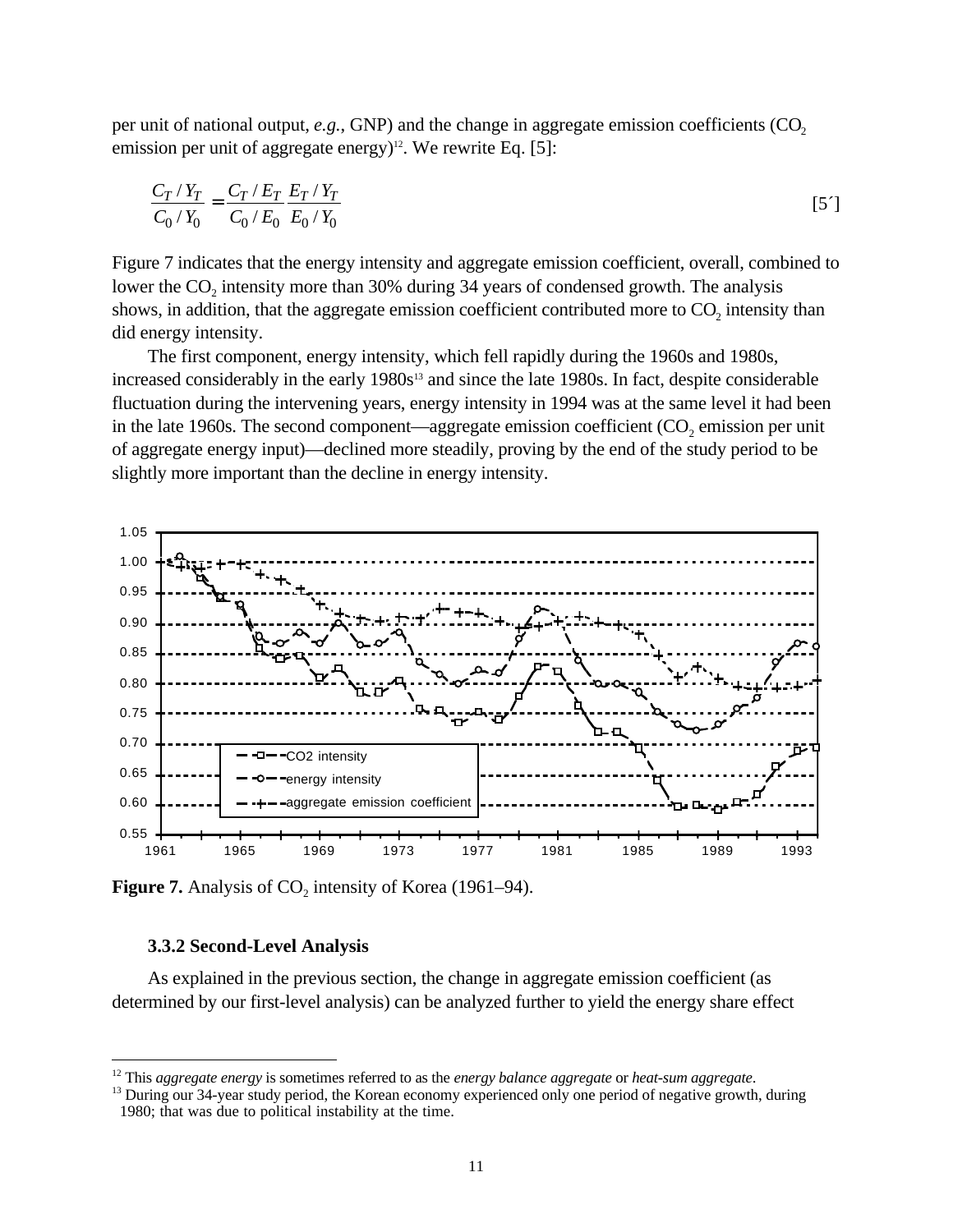(weighted changes in energy share, *e.g*., substitutions of lower-carbon energy forms) and the emission coefficient effect (weighted changes in individual emission coefficients):

$$
\frac{C_T/E_T}{C_0/E_0} = \exp\left(\sum_{ks}\tilde{w}_{ks}(t^*)\ln\frac{f_{T,ks}}{f_{0,ks}}\right)\exp\left(\sum_{ks}\tilde{w}_{ks}(t^*)\ln\frac{\theta_{T,ks}}{\theta_{0,ks}}\right)
$$
 [6]

Figure 8 results from our index analysis based on the identity in Eq. [6]. For purposes of comparison, the figure is drawn to the same scale as Figure 7. Figure 8 indicates that changes in energy share and in individual emission coefficients combined to lower the aggregate emission coefficient during the study period. Interestingly, until the first nuclear power plant was introduced in 1977, the effect of energy share on the aggregate emission coefficient overshadowed the effect of changes in the emission coefficient, while the relative magnitudes of these two factors reversed following the introduction of nuclear power.

Possible explanations follow for the trends in energy share:

- The increase from the mid-1970s through the mid-1980s resulted from rising use of bituminous coal, as well as electrification (electricity is a carbon-intensive energy source because of its significant conversion losses; see Figure 2).
- The decline after the mid-1980s reflects the rapid disappearance of anthracite (use of which peaked in 1987) in residential and commercial use, and rapid improvement in the electricity emission coefficient due to the introduction of nuclear power on a large scale.

The emission coefficient effect<sup>14</sup> derives essentially from the electricity emission coefficient and the share of electricity in total energy usage. The electricity emission coefficient declined steadily as the power sector began to use oil since the early 1960s, and then nuclear power after 1977. Since the early 1990s, however, the electricity emission coefficient has increased, reflecting the decline of nuclear power in electricity generation and increased use of more conventional fuels, including LNG.



**Figure 8.** Analysis of the aggregate emission coefficient for Korea (1961–94).

 $\overline{a}$ 

<sup>14</sup>This term is designated in Figure 2 as *Divisia Aggregate*.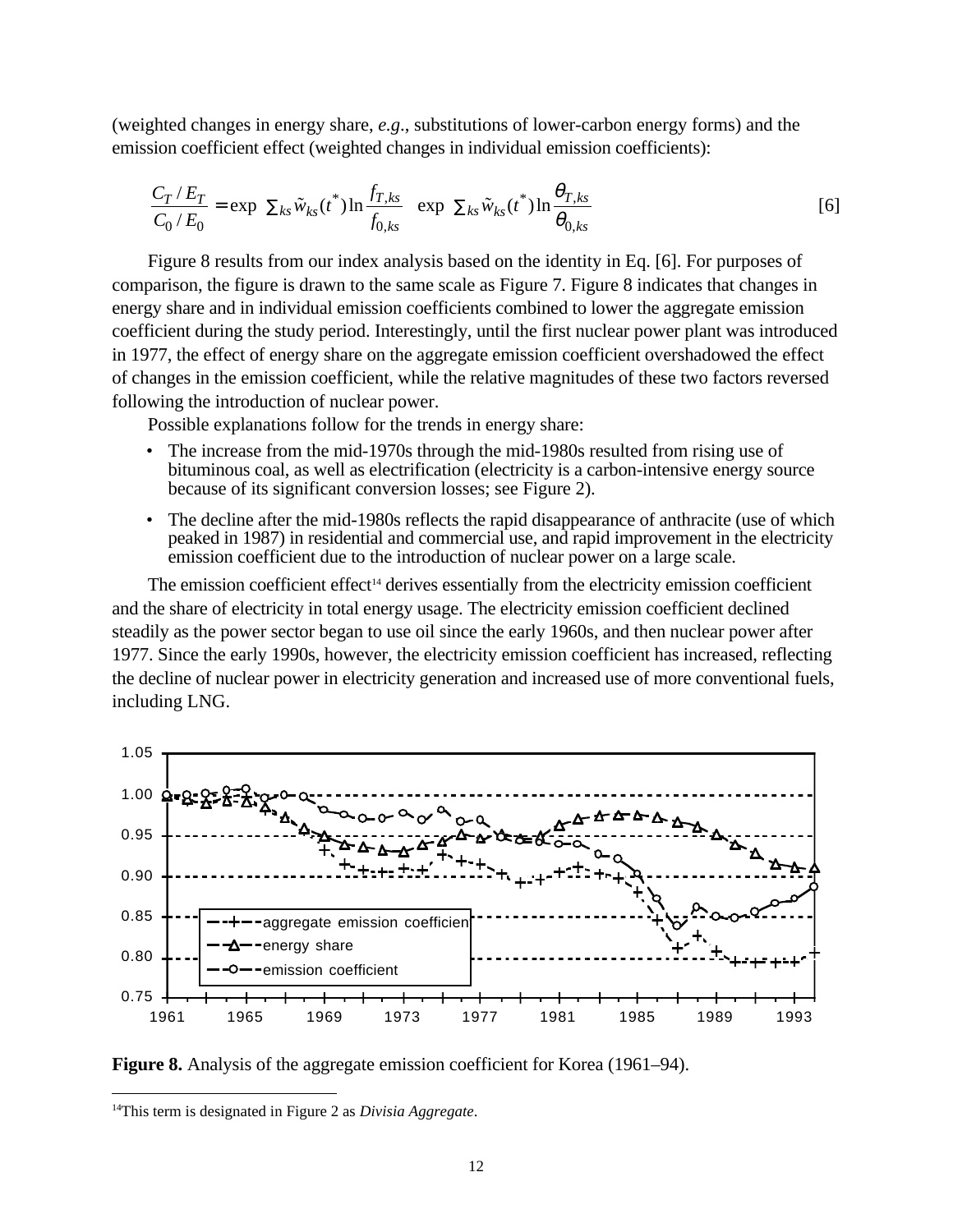# **4. Summary and Conclusions**

The present study was conducted to determine the relationship between national output and total CO<sub>2</sub> emissions from fossil-fuel consumption. For purposes of this research, Korea during 1961–94 seemed especially suitable, as that case typifies the export-led industrialization believed likely to be repeated elsewhere in East Asia: during the 34-year study period, Korea's energy consumption pattern changed completely—a phenomenon that generally required more than a century for countries that industrialized earlier.

We analyzed the observed  $CO<sub>2</sub>$  intensity (the ratio of  $CO<sub>2</sub>$  emission to national output) through two levels of Divisia decomposition:

- The first level splits  $CO<sub>2</sub>$  intensity into the contributions of energy intensity and aggregate emission coefficient (the ratio of  $CO<sub>2</sub>$  emissions to aggregate energy).
- The second level further analyzes the aggregate emission coefficient, splitting it into the contributions of energy share and individual emission coefficients.

Our major findings regarding the sources of change in Korean  $CO<sub>2</sub>$  intensity during 1961–94 are:

- The aggregate emission coefficient contributed to  $CO<sub>2</sub>$  intensity more than did energy intensity, emphasizing the significant role of energy substitution in reducing  $CO<sub>2</sub>$  emission in a rapidly developing economy.
- The emission coefficient contributed to the aggregate emission coefficient more than did energy share (mainly due to nuclear power's significant share in the Korean power sector), implying the importance of the power sector in reducing CO<sub>2</sub> emissions.

Since Korea has unique characteristics (in terms of natural resource endowment and industrial structure, for example), international comparisons using the type of analysis presented here would be helpful to determine the validity of these findings more broadly.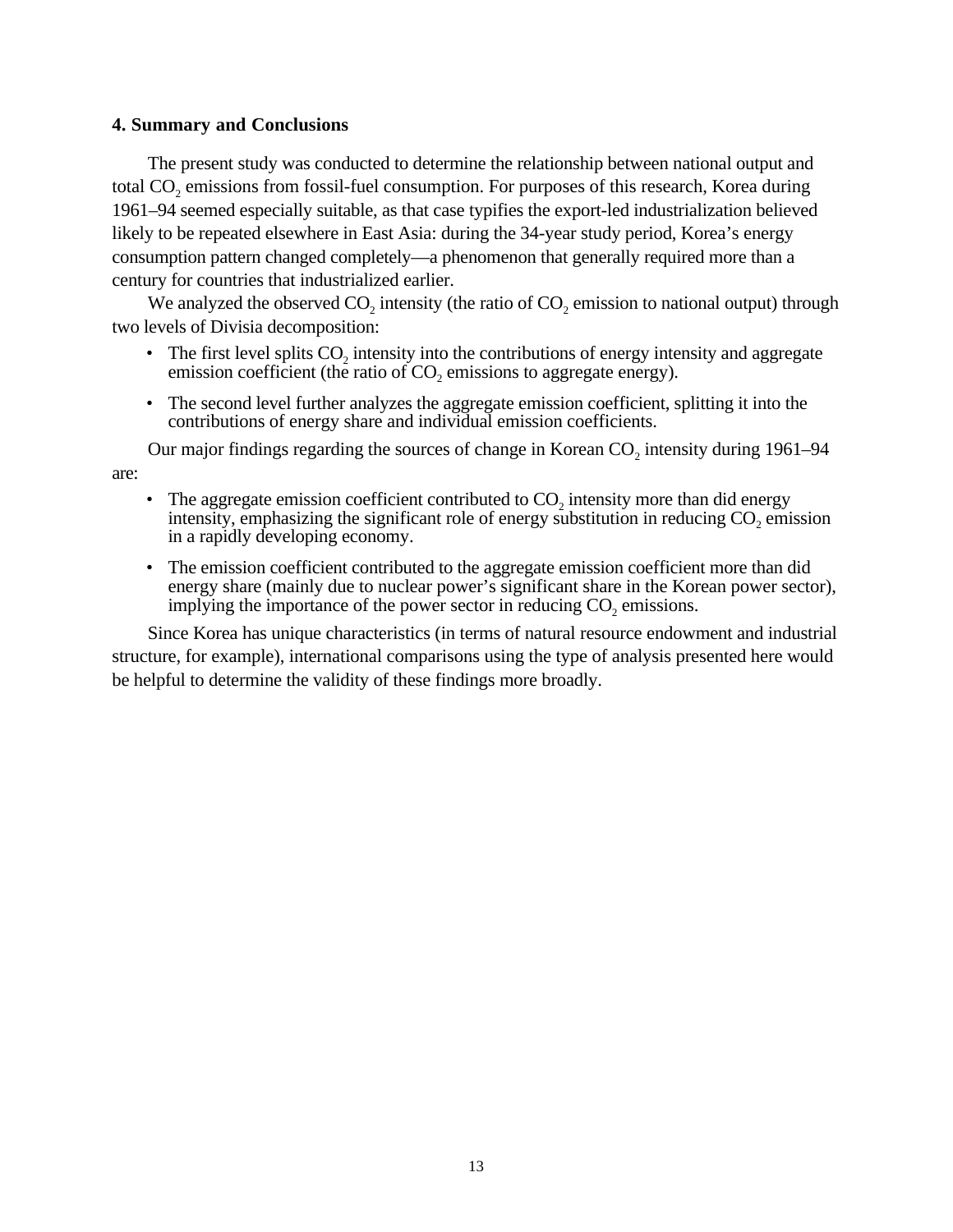# **References**

- Anderson, R.G. and B.E. Jones and T.D. Nesmith (1997), "Monetary Aggregation Theory and Statistical Index Numbers," in *Review*, Federal Reserve Bank of St. Louis, January/February, pp. 31-51.
- Ang, B.W. and Ki-Hong Choi (1997), "Decomposition of Aggregate Energy and Gas Emission Intensities for Industry: A Refined Divisia Index Method," *The Energy Journal*, Vol. 18, No. 3, pp. 59-73.
- Barnett, W.A. (1982), "Divisia Monetary Aggregate: Compilation, Data, and Historical Behavior," Staff Study 116, Washington, Board of Governors of the Federal Reserve System.
- Boyd, G., J.F. McDonald, M. Ross and D.A. Hanson (1987), "Separating the Changing Composition of US Manufacturing Production from Energy Efficiency Improvements: A Divisia approach," The *Energy Journal*, April, pp. 77-96.
- Diewert, W.E. (1976), "Exact and Superlative Index Numbers," *Journal of Econometrics*, May, pp. 115-145.
- Farr, T. and D. Johnson (1985), "Revision in the Monetary Services (Divisia) Indices of the Monetary Aggregate, Staff Study 147, Washington, Board of Governors of the Federal Reserve System.
- Hulten, C.R. (1973), "Divisia Index Numbers," *Econometrica*, Vol. 41, No. 6, November, pp. 1017-1025.
- Lau, L. (1979), "On Exact Index Numbers," *Review of Economics and Statistics*, Vol. 61, February, pp. 73-82.
- Korea Institute of Energy and Resources (1982), "A Study on the Planning of Energy Demand and Supply," KE-82P-40, pp. 308-326.
- Ministry of Trade, Industry, and Energy and Korea Energy Economics Institute (1996), *Yearbook of Energy Statistics*, Seoul, Republic of Korea.
- Frisch, R. (1930), "Necessary and Sufficient Conditions Regarding the Form of and Index Number Which Shall Meet Certain of Fisher's Tests," *Journal of American Statistical Association*, December, pp. 397-406.
- Frisch, R. (1936), "Annual Survey of General Economic Theory: The Problem of Index Numbers," *Econometrica*, January, Vol. 4, No. 1, pp. 1-38.
- Samuelson, P.A., and S. Swamy (1974), "Invariant Economic Index Numbers and Canonical Duality: Survey and Synthesis," *American Economic Review*, Vol. 64, pp. 566-593.
- Sato, K. (1976), "Ideal Log-Change Index Number," *The Review of Economics and Statistics*, 58, pp. 223-228.
- Shrestha, R.M. and G.R. Timilsina (1996), "Factor affecting CO<sub>2</sub> intensities of power sector in Asia: A Divisia decomposition analysis," *Energy Economics*, 18, pp. 283-293.
- Torvanger, A. (1991), "Manufacturing Sector Carbon Dioxide Emissions in Nine OECD Countries, 1973-87," *Energy Economics,* July, pp. 168-186.
- Theil, H. (1973), "A New Index Number Formula," *Review of Economics and Statistics*, 55, November, pp. 498-502.
- Vartia, Y.O. (1976), "Ideal Log-change Index Numbers," *Scandinavian Journal of Statistics,* pp. 121-126.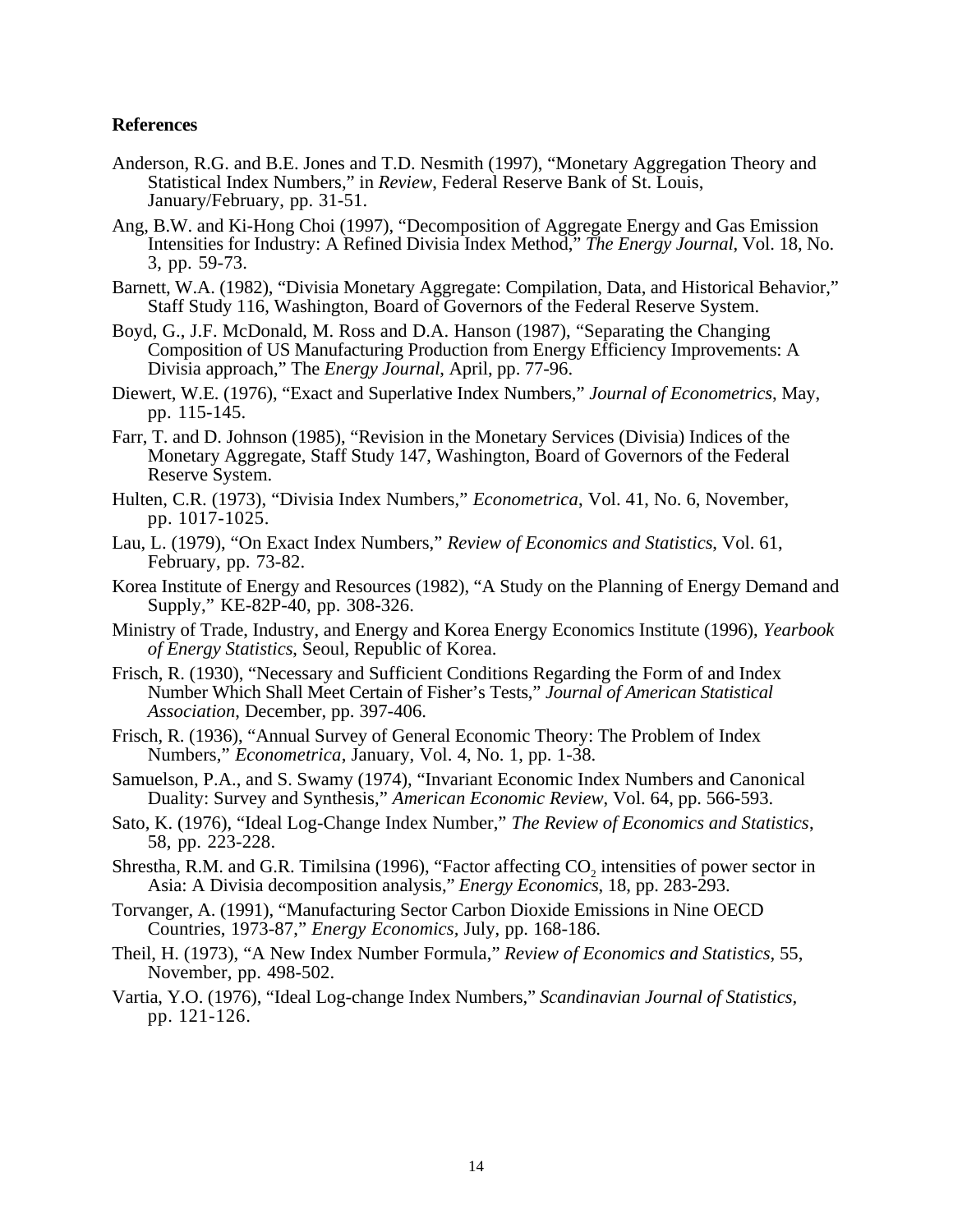#### **Appendix 1. Divisia Decomposition of the Aggregate Emission Coefficient**

First, we apply Divisia analysis to the identity of the aggregate emission coefficient, breaking the coefficient down to two Divisia integral indices (see Eq. [5] in the main text). Our next task is to find a discrete approximation formula for the continuous integral index formula.

# **A1.1 Divisia Integral Index**

Logarithmic differentiation (*dlog* /*dt*) of both sides of the aggregate emission coefficient identity,  $C/E = \theta = \sum_{ks} f_{ks} \theta_{ks}$  (see Eq. [3] in the main text), yields:

$$
\hat{\theta} = \sum_{ks} \frac{f_{ks} \theta_{ks}}{\theta} (\hat{f}_{ks} + \hat{\theta}_{ks}), \text{ where } (dlog/dt = \text{A})
$$
 [A1-1]

Integrating both sides of Eq.  $[A1-1]$  over the interval  $[0, T]$  yields:

$$
\ln \theta_T/\theta_0 = \sum_{ks} \int_0^T w_{ks}(t) \left( \frac{d \ln f_{ks}(t)}{dt} + \frac{d \ln \theta_{ks}(t)}{dt} \right) dt, \quad w_{ks}(t) = \frac{f_{ks}(t) \theta_{ks}(t)}{\theta(t)} \tag{A1-2}
$$

Taking the natural exponential for both sides results in the form:

$$
\frac{\theta_T}{\theta_0} = \exp\left(\sum_{ks} \int_0^T w_{ks}(t) \frac{d \ln f_{ks}(t)}{dt} dt\right) \exp\left(\sum_{ks} \int_0^T w_{ks}(t) \frac{d \ln \theta_{ks}(t)}{dt} dt\right)
$$
 [A1-3]

The first term of the right-hand side (RHS) can be interpreted as the Divisia integral index of energy share, and the second term as the Divisia integral index of emission coefficients. We next determine a discrete version of this formula.

# **A1.2 Discretization**

The following log-change identity approximates the Divisia integral index:

$$
\frac{\theta_T}{\theta_0} \approx \exp\left(\sum_{ks} w_{ks}(t^*[0,T])\ln\frac{f_{T,ks}}{f_{0,ks}}\right) \exp\left(\sum_{ks} w_{ks}(t^*[0,T])\ln\frac{\theta_{T,ks}}{\theta_{0,ks}}\right)
$$
 [A1-4]

where  $w_{ks}(t^*[0,T])$  is the value of the weight function (see Eq. [A1-2]) at point  $t^*[0,T]$ ; since the precise point is unknown, the log-change formula is an approximation. The conventional Tornqvist log-change formula uses a weight function that is the arithmetic average of two end-point weights:

$$
\overline{w}_{ks}(t^*[0,T]) = \frac{w_{ks}(T) + w_{ks}(0)}{2}
$$
 [A1-5]

The Tornqvist formula, however, has the functional flaw of the "zero-value problem" described in the main text—a weakness that necessitates our using a different weight function.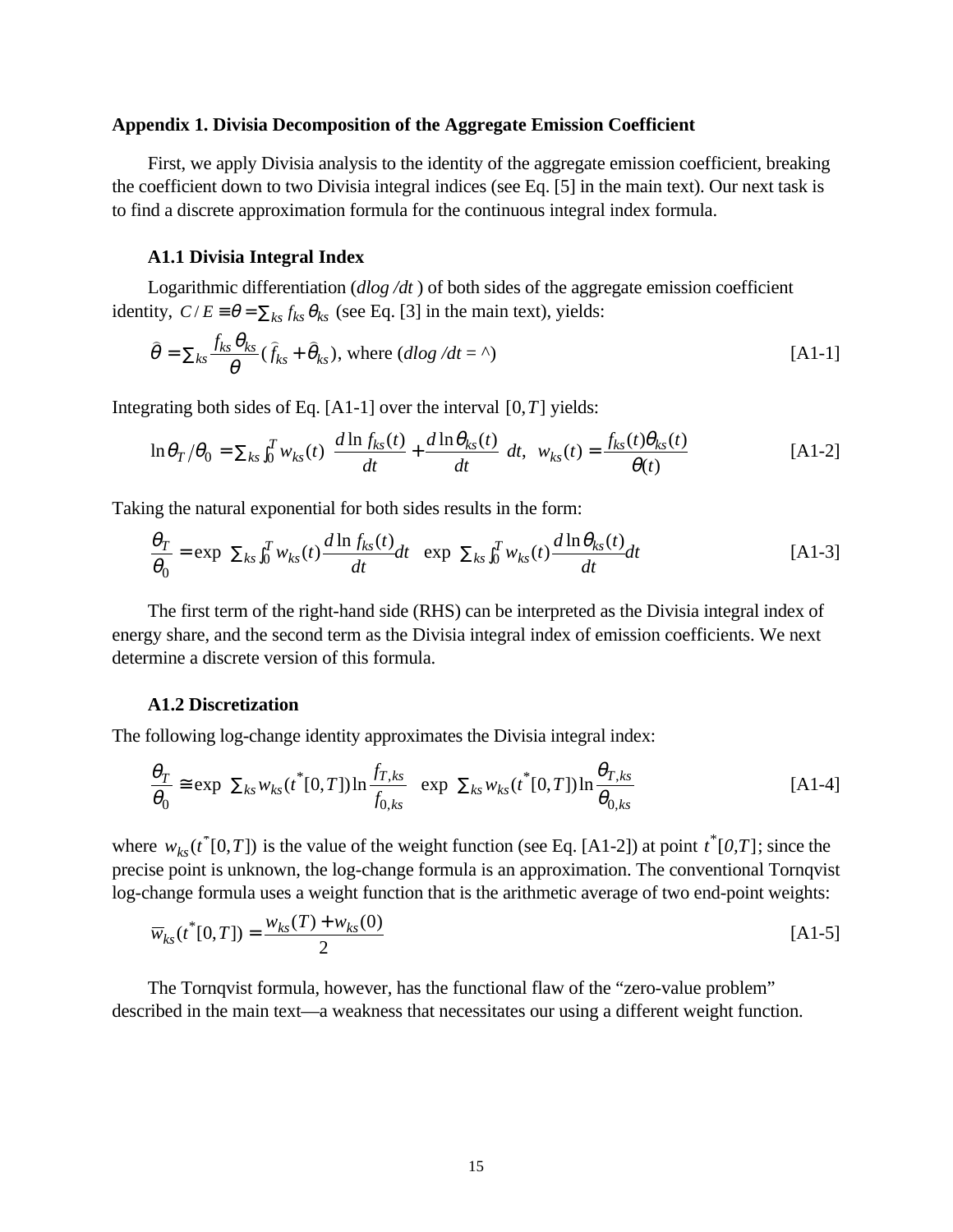# **A1.3 Sato-Vartia index**

Sato (1976<sup>15</sup>) proposed a weight function termed the *normalized logarithmic mean (log-mean) weight*<sup>16</sup>. The "log-mean" of two positive numbers is defined by:

$$
L(x, y) = (y - x) / \log(y / x), \text{ for } x, y > 0 \text{ and } x \neq y
$$
 [A1-6]

We define  $L(x, x) = x$ , the limit of  $L(x, y)$  as  $y \rightarrow x$ . Substituting the normalized log-mean weight in Eq. [A1-4] produces an identity, even though we do not know the exact point  $t^*[0, T]$ .

The normalized log-mean weight is defined:

$$
\tilde{w}_{ks}(t^*[0,T]) = L[w_{ks}(T), w_{ks}(0)] \alpha_{[0,T]}
$$
\n[A1-7]

where  $\alpha_{[0,T]} = 1/\sum_{ks} L[w_{ks}(0), w_{ks}(T)] \ge 1$ . Inserting the weights defined by Eq. [A1-7] into Eq. [A1-4] yields the following identity:

$$
\frac{\theta_T}{\theta_0} \equiv \exp\left(\sum_{ks} \tilde{w}_{ks}(t^*[0,T])\ln\frac{f_{T,ks}}{f_{0,ks}}\right) \exp\left(\sum_{ks} \tilde{w}_{ks}(t^*[0,T])\ln\frac{\theta_{T,ks}}{\theta_{0,ks}}\right)
$$
\n[A1-8]

We can prove Eq. [A1-8] is an identity by comparing the natural exponents of its right- and lefthand sides:

$$
\exp\left(\ln\frac{\theta_T}{\theta_0}\right) = \exp\left(\sum_{ks}\tilde{w}_{ks}(t^*[0,T])\ln\frac{f_{T,ks}}{f_{0,ks}}\right)\exp\left(\sum_{ks}\tilde{w}_{ks}(t^*[0,T])\ln\frac{\theta_{T,ks}}{\theta_{0,ks}}\right) \tag{A1-9}
$$

The exponent of the RHS in Eq. [A1-9] leads to that of the LHS, as follows:

$$
\sum_{ks} \tilde{w}_{ks}(t^*[0,T]) \ln\left(\frac{f_{T,ks}}{f_{0,ks}} + \frac{\theta_{T,ks}}{\theta_{0,ks}}\right)
$$
 [A1-10]

$$
\sum_{ks} \tilde{w}_{ks}(t^*[0,T]) \ln\left(\frac{\theta_T w_{ks}(T)}{\theta_0 w_{ks}(0)}\right) \tag{A1-11}
$$

$$
\sum_{ks} \tilde{w}_{ks}(t^*[0,T]) \ln\left(\frac{\theta_T}{\theta_0}\right) + \sum_{ks} \tilde{w}_{ks}(t^*[0,T]) \ln\left(\frac{w_{ks}(T)}{w_{ks}(0)}\right)
$$
 [A1-12]

$$
\ln\left(\frac{\theta_T}{\theta_0}\right) + \alpha[0, T] \sum_{ks} \left(w_{ks}(T) - w_{ks}(0)\right) = \ln\left(\frac{\theta_T}{\theta_0}\right)
$$
 [A1-13]

Our analysis is based on the identity, Eq. [A1-8]; Appendix 2 shows that this Sato-Vartia formula does not have the zero-value problem.

 $\overline{a}$ 

<sup>&</sup>lt;sup>15</sup> Y. Vartia is also credited for this index.

<sup>&</sup>lt;sup>16</sup> According to Tornqvist *et al.* (1985), the "log-mean" concept was first advanced in Tornqvist (1935, in Swedish). It is interesting that he proposed the Tornqvist index (1936), which is based on arithmetic average weight function instead of his log-mean weight function.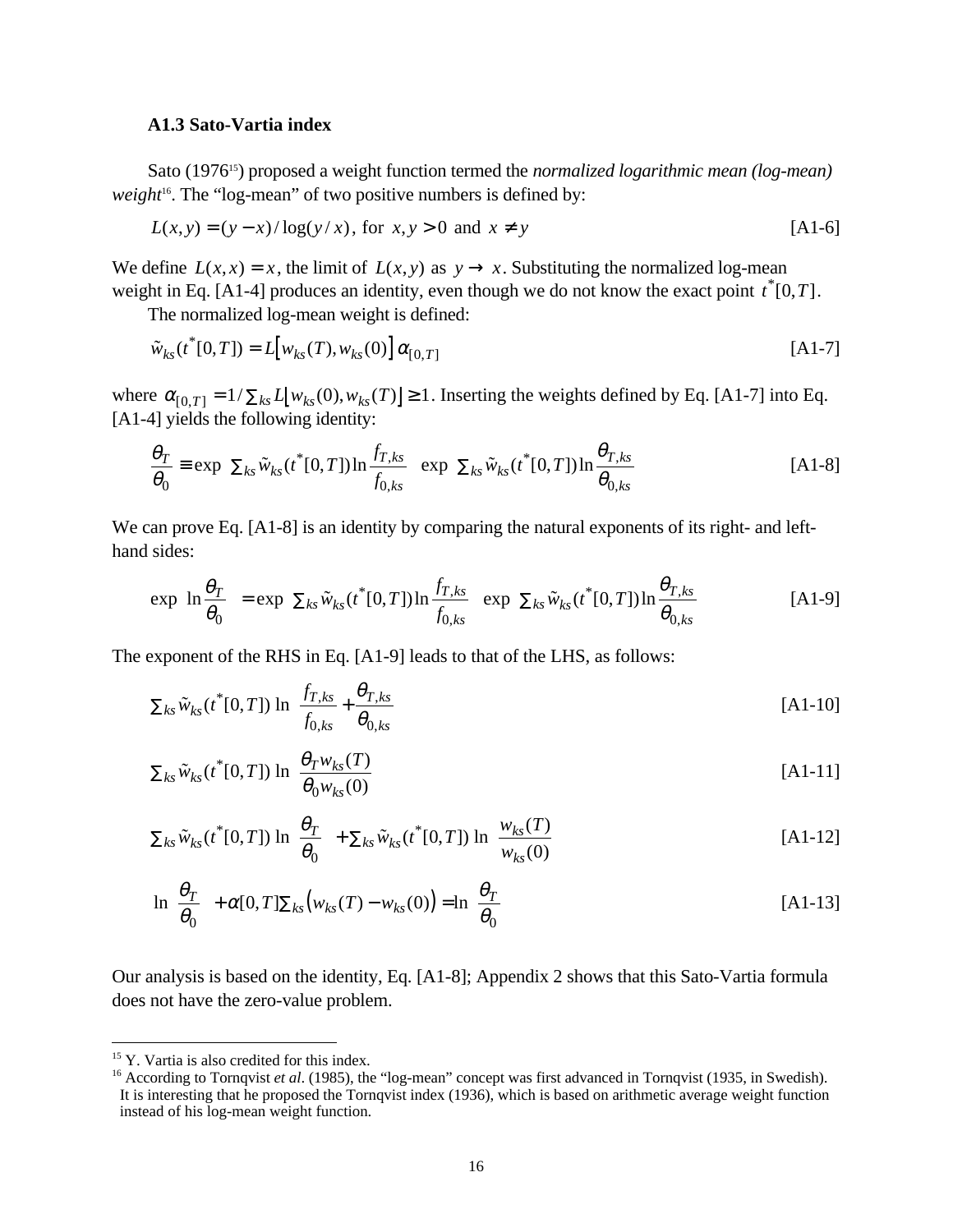## **Appendix 2. Numerical Treatment of a Zero-Value Problem with the Log-Change Index**

This appendix explains the numerical techniques used in Divisia decomposition analysis, especially its second-level analysis, described in the main text. The mathematical definitions used here are identical to those given in Appendix 1.

Even though a zero value is not allowed in the log-change formula, the formula can be defined for zero if a limit (approached from the right-hand side of zero) for the formula exists. It can be shown that the Sato-Vartia index formula (defined in Appendix 1) has a limit at zero, by determining the limit of Eq. [A2-1] analytically:

$$
\lim_{f_{0,ks}\to+0} \tilde{w}_{ks}(t^*[0,T]) \ln \frac{f_{T,ks}}{f_{0,ks}} \tag{A2-1}
$$

If the assumption  $f_{0,ks} \rightarrow 0$   $\rightarrow 0$ , *ks*  $\lim_{k \to \infty} \theta_{0,k} < \infty$  is plausible, we can proceed as follows:

$$
\lim_{f_{0,ks} \to +0} \tilde{w}_{ks}(t^*[0,T]) \ln \frac{f_{T,ks}}{f_{0,ks}} + \lim_{f_{0,ks} \to +0} \tilde{w}_{ks}(t^*[0,T]) \ln \frac{\theta_{T,ks}}{\theta_{0,ks}} = [A2-2]
$$

$$
\lim_{f_{0,ks}\to+0} \tilde{w}_{ks}(t^*[0,T]) \ln \frac{f_{T,ks}\theta_{T,ks}}{f_{0,ks}\theta_{0,ks}} =
$$
 [A2-3]

$$
\lim_{w_{0,ks}\to+0} \tilde{w}_{ks}(t^*[0,T]) \ln \frac{\theta_T w_{T,ks}}{\theta_0 w_{0,ks}} =
$$
 [A2-4]

$$
\lim_{w_{0,ks}\to+0} \tilde{w}_{ks}(t^*[0,T]) \ln \frac{w_{T,ks}}{w_{0,ks}} + \lim_{w_{0,ks}\to+0} \tilde{w}_{ks}(t^*[0,T]) \ln \frac{\theta_T}{\theta_0} = \qquad \qquad \text{[A2-5]}
$$

$$
\lim_{w_{0,ks}\to+0} \tilde{w}_{ks}(t^*[0,T]) \ln \frac{w_{T,ks}}{w_{0,ks}} =
$$
 [A2-6]

$$
\lim_{w_{0,ks}\to+0} \tilde{w}_{ks}(t^*[0,T]) \ln \frac{w_{T,ks}}{w_{0,ks}} = \alpha[0,T] \lim_{w_{0,ks}\to+0} \left( w_{T,ks} - w_{0,ks} \right) = \tag{A2-7}
$$

$$
\alpha_{[0,T]} \, w_{T,ks} \cong \, w_{T,ks} \tag{A2-8}
$$

Thus, we can define  $\tilde{w}_{ks}(t^*[0,T]) \ln \frac{f_{T,ks}}{0} \equiv \alpha[0,T] w_{T,ks}$  $(0,T]$ )  $\ln \frac{J_{T,ks}}{\sqrt{0}} = \alpha[0,T] w_{T,ks}$ . Such a definition is not possible for the Tornqvist formula, however, because  $\overline{w}_{ks}(t^*[0,T]) \ln^{f_{T,ks}} = +\infty$ . Since this limiting property is rather qualitative, we quantify its significance through the following numerical experiment.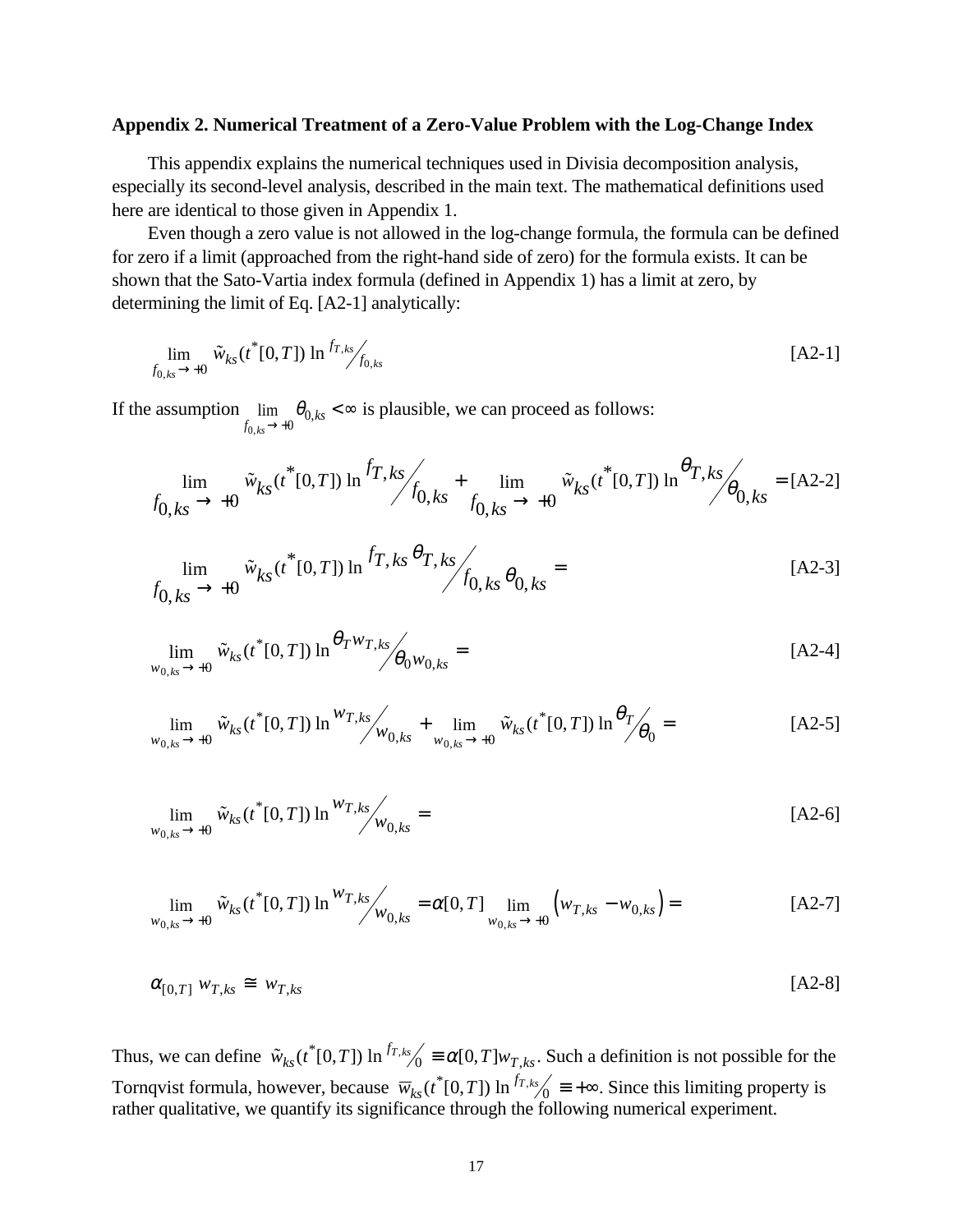### **A2.1 Numerical Experiment**

The data set for this experiment is that specified in the main text, containing 31% zero values. In the identity of the aggregate emission coefficient (Eq. [6] in the main text). Obviously the righthand side (RHS) cannot be applied to such a data set, since zero is not permitted for logarithmic functions.

$$
\frac{\theta_T}{\theta_0} \equiv \exp\left(\sum_{ks} \tilde{w}_{ks}(t^*[0,T])\ln\frac{f_{T,ks}}{f_{0,ks}}\right) \exp\left(\sum_{ks} \tilde{w}_{ks}(t^*[0,T])\ln\frac{\theta_{T,ks}}{\theta_{0,ks}}\right)
$$
\n[A2-9]

Let us therefore denote the original data set by  $\nu$  and define a sequence of new data sets, D1, D2, D3,..., Dn, such that  $(D_n \to D)$  to be used for the RHS in place of the original data set. They are constructed by replacing every zero in the original data set <sup>D</sup> with an arbitrary small positive number, *e.g.*,  $10^{-1}$ ,  $10^{-3}$ ,  $10^{-5}$ ,  $10^{-7}$ ,  $10^{-9}$ ,  $10^{-12}$ ,  $10^{-15}$ ,  $10^{-18}$ .

After applying the original D to the LHS of Eq. [A2-9] and the data set  $D_n$  constructed to the RHS, we check the discrepancy between the two sides of the equation. If the discrepancy shrinks as we apply  $D_n \to D$  to the log-change formula of RHS, then the formula do not have the zerovalue problem.

# **A2.1.1 Unsuitability of the Tornqvist Formula**

The following figure was prepared by applying the Tornqvist formula to the RHS of Eq. [A2-9], for each data set, D1,  $\overline{D2}$ , D3, ..., Dn. Note that the discrepancy between the two sides of the equation increases as  $D_n \to D$ .



**Figure A2-1**. Test of the Tornqvist Formula for Zero Values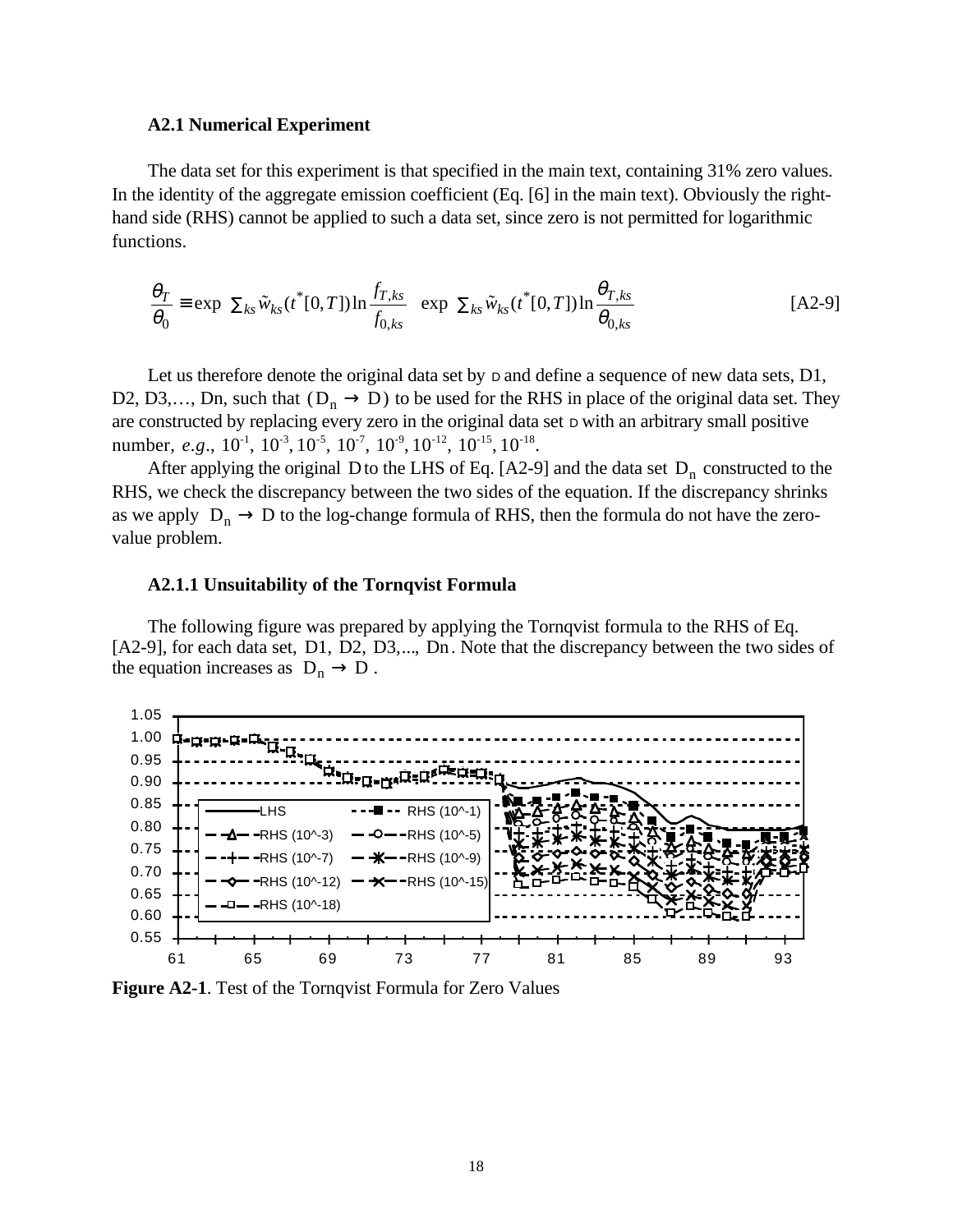# **A2.1.2 Suitability of the Sato-Vartia Formula**

Employing the Sato-Vartia formula in a similar experiment, we can confirm that the LHS rapidly converges to the RHS: Except for the case of a data set in which every zero of the original data set is replaced by a (rather large) 0.1, the RHS and LHS are essentially equal, within a precision range of  $10^{-5}$ . Even in that case of 0.1, the maximum discrepancy between the LHS and RHS is negligible (less than 0.003%). Results of this experiment follow:

|    | <b>LHS</b> | $RHS(10^{\wedge}-1)$ | Difference | % Difference |
|----|------------|----------------------|------------|--------------|
| 61 | 1.00000    | 1.00000              | 0.00000    | 0.00000%     |
| 62 | 0.99449    | 0.99449              | 0.00000    | 0.00000%     |
| 63 | 0.99226    | 0.99226              | 0.00000    | 0.00000%     |
| 64 | 0.99765    | 0.99765              | 0.00000    | 0.00000%     |
| 65 | 0.99801    | 0.99802              | $-0.00001$ | 0.00100%     |
| 66 | 0.98005    | 0.98005              | 0.00000    | 0.00000%     |
| 67 | 0.97177    | 0.97178              | $-0.00001$ | 0.00103%     |
| 68 | 0.95731    | 0.95732              | $-0.00001$ | 0.00104%     |
| 69 | 0.93151    | 0.93152              | $-0.00001$ | 0.00107%     |
| 70 | 0.91590    | 0.91592              | $-0.00002$ | 0.00218%     |
| 71 | 0.90831    | 0.90832              | $-0.00001$ | 0.00110%     |
| 72 | 0.90419    | 0.90420              | $-0.00001$ | 0.00111%     |
| 73 | 0.90927    | 0.90929              | $-0.00002$ | 0.00220%     |
| 74 | 0.90866    | 0.90868              | $-0.00002$ | 0.00220%     |
| 75 | 0.92567    | 0.92568              | $-0.00001$ | 0.00108%     |
| 76 | 0.91874    | 0.91876              | $-0.00002$ | 0.00218%     |
| 77 | 0.91634    | 0.91636              | $-0.00002$ | 0.00218%     |
| 78 | 0.90269    | 0.90271              | $-0.00002$ | 0.00222%     |
| 79 | 0.89202    | 0.89203              | $-0.00001$ | 0.00112%     |
| 80 | 0.89555    | 0.89557              | $-0.00002$ | 0.00223%     |
| 81 | 0.90414    | 0.90416              | $-0.00002$ | 0.00221%     |
| 82 | 0.91174    | 0.91176              | $-0.00002$ | 0.00219%     |
| 83 | 0.90223    | 0.90225              | $-0.00002$ | 0.00222%     |
| 84 | 0.89770    | 0.89772              | $-0.00002$ | 0.00223%     |
| 85 | 0.88172    | 0.88174              | $-0.00002$ | 0.00227%     |
| 86 | 0.84685    | 0.84687              | $-0.00002$ | 0.00236%     |
| 87 | 0.81097    | 0.81099              | $-0.00002$ | 0.00247%     |
| 88 | 0.82707    | 0.82709              | $-0.00002$ | 0.00242%     |
| 89 | 0.80851    | 0.80853              | $-0.00002$ | 0.00247%     |
| 90 | 0.79615    | 0.79617              | $-0.00002$ | 0.00251%     |
| 91 | 0.79394    | 0.79396              | $-0.00002$ | 0.00252%     |
| 92 | 0.79396    | 0.79397              | $-0.00001$ | 0.00126%     |
| 93 | 0.79531    | 0.79533              | $-0.00002$ | 0.00251%     |
| 94 | 0.80619    | 0.80621              | $-0.00002$ | 0.00248%     |

**Table A2-1.** Test of the Sato-Vartia Formula for Near-Zero Values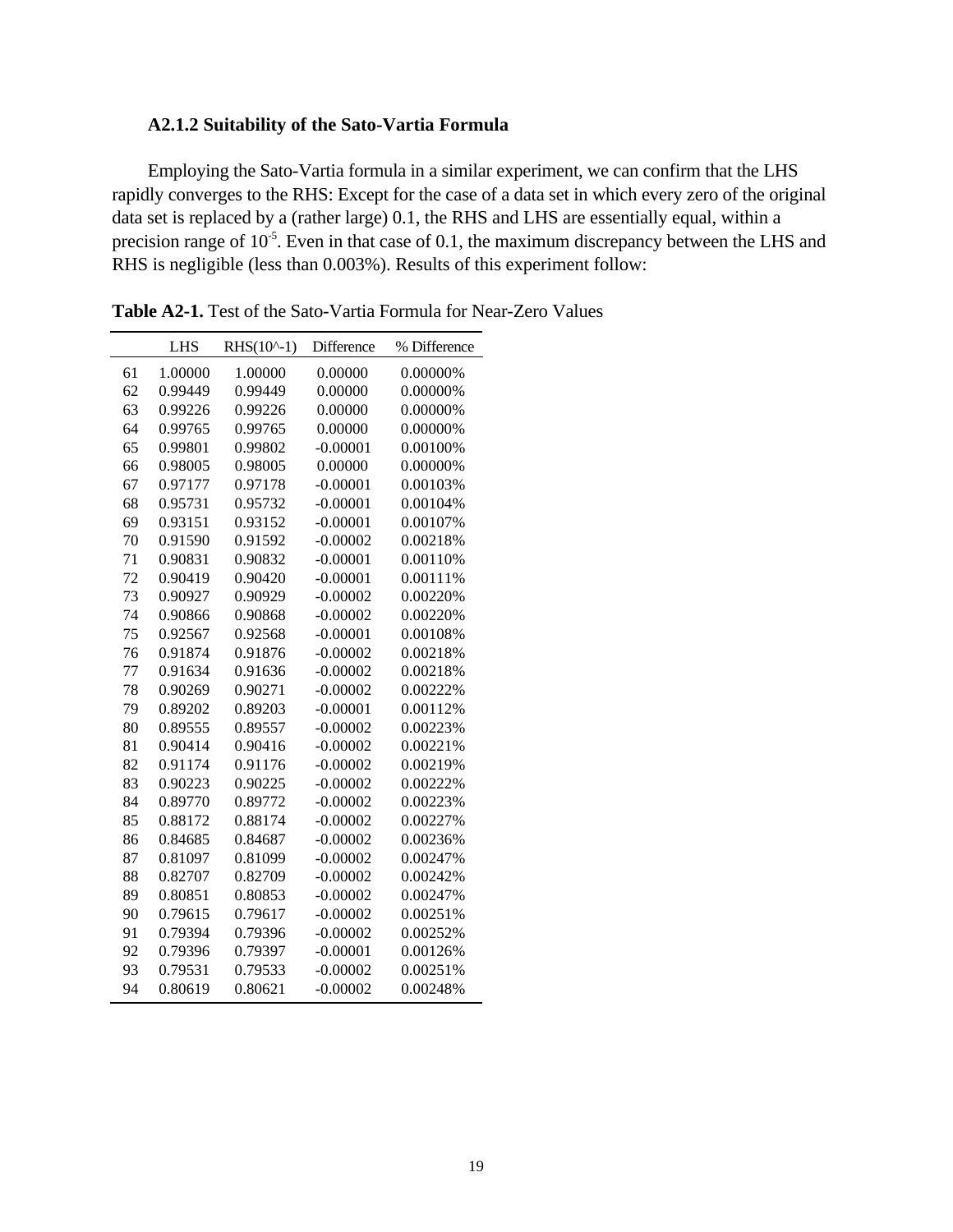**Appendix 3. Emission Coefficient of Electricity**

|      |            |                   |        | Input Energy (1000 TOE) (TOE = Ton of Oil Equivalent) |        |         |            |         |        |
|------|------------|-------------------|--------|-------------------------------------------------------|--------|---------|------------|---------|--------|
|      | Anthracite | <b>Bituminous</b> | B-C    | Other Oil                                             | Diesel | Naptha  | <b>LNG</b> | Nuclear | Hydro  |
| 1961 | 247.0      | 27.6              | 86.5   | 3.1                                                   | 13.0   | 0.0     | 0.0        | 0.0     | 143.9  |
| 1962 | 302.9      | 33.9              | 106.1  | 3.8                                                   | 16.0   | 0.0     | 0.0        | 0.0     | 176.4  |
| 1963 | 377.1      | 31.0              | 127.7  | 13.3                                                  | 6.6    | 0.0     | 0.0        | 0.0     | 182.3  |
| 1964 | 513.6      | 14.1              | 145.4  | 12.3                                                  | 7.9    | 0.0     | 0.0        | 0.0     | 187.7  |
| 1965 | 711.5      | 1.0               | 113.7  | 7.1                                                   | 4.1    | 0.0     | 0.0        | 0.0     | 177.6  |
| 1966 | 605.4      | 0.0               | 321.7  | 9.5                                                   | 4.7    | 0.0     | 0.0        | 0.0     | 245.7  |
| 1967 | 587.4      | 0.0               | 618.5  | 24.9                                                  | 85.5   | 0.0     | 0.0        | 0.0     | 237.8  |
| 1968 | 592.8      | 0.0               | 791.1  | 26.4                                                  | 228.4  | 18.9    | 0.0        | 0.0     | 230.3  |
| 1969 | 463.5      | 0.0               | 1218.0 | 15.7                                                  | 134.3  | 49.3    | 0.0        | 0.0     | 358.2  |
| 1970 | 280.0      | 0.0               | 1822.5 | 10.0                                                  | 52.5   | 30.0    | 0.0        | 0.0     | 305.0  |
| 1971 | 219.8      | 0.0               | 2165.4 | 2.7                                                   | 24.7   | 5.5     | 0.0        | 0.0     | 329.8  |
| 1972 | 253.3      | 0.0               | 2406.8 | 0.0                                                   | 15.1   | 0.0     | 0.0        | 0.0     | 340.8  |
| 1973 | 412.7      | 0.0               | 3072.1 | 0.0                                                   | 19.1   | 0.0     | 0.0        | 0.0     | 317.1  |
| 1974 | 205.7      | 0.0               | 3539.4 | 0.0                                                   | 60.0   | 0.0     | 0.0        | 0.0     | 479.9  |
| 1975 | 313.0      | 0.0               | 4256.3 | 5.0                                                   | 50.5   | 5.0     | 0.0        | 0.0     | 419.1  |
| 1976 | 408.7      | 0.0               | 4835.9 | 0.0                                                   | 51.8   | 11.5    | 0.0        | 0.0     | 449.0  |
| 1977 | 413.2      | 0.0               | 5657.7 | 0.0                                                   | 219.9  | 6.7     | 0.0        | 20.0    | 346.5  |
| 1978 | 270.6      | 0.0               | 6040.1 | 8.0                                                   | 612.8  | 0.0     | 0.0        | 580.9   | 445.6  |
| 1979 | 351.4      | 0.0               | 6703.0 | 8.8                                                   | 351.4  | 0.0     | 0.0        | 790.7   | 579.8  |
| 1980 | 686.7      | 0.0               | 6731.1 | 153.6                                                 | 108.4  | 0.0     | 0.0        | 867.4   | 487.9  |
| 1981 | 699.3      | 0.0               | 6992.7 | 411.9                                                 | 67.1   | 0.0     | 0.0        | 728.0   | 680.1  |
| 1982 | 723.4      | 0.0               | 7325.9 | 611.3                                                 | 91.7   | 0.0     | 0.0        | 947.6   | 489.1  |
| 1983 | 1110.5     | 335.5             | 6848.3 | 590.0                                                 | 92.5   | 0.0     | 0.0        | 2244.2  | 347.0  |
| 1984 | 878.7      | 2292.3            | 5386.9 | 509.4                                                 | 127.4  | 0.0     | 0.0        | 2954.5  | 585.8  |
| 1985 | 774.4      | 3318.7            | 4300.5 | 193.6                                                 | 83.0   | 0.0     | 0.0        | 4189.9  | 968.0  |
| 1986 | 640.7      | 3625.5            | 2828.5 | 312.5                                                 | 78.1   | 0.0     | 62.5       | 7079.0  | 1000.1 |
| 1987 | 723.8      | 3003.9            | 904.8  | 235.2                                                 | 72.4   | 0.0     | 1972.5     | 9826.1  | 1357.2 |
| 1988 | 890.1      | 3767.6            | 2090.8 | 517.5                                                 | 82.8   | 0.0     | 2442.7     | 10019.3 | 890.1  |
| 1989 | 824.3      | 3549.0            | 2793.4 | 480.8                                                 | 91.6   | 0.0     | 2152.3     | 11837.7 | 1167.7 |
| 1990 | 703.5      | 3908.3            | 3595.6 | 573.2                                                 | 234.5  | 0.0     | 2240.7     | 13209.9 | 1589.4 |
| 1991 | 686.0      | 3944.3            | 4830.4 | 1200.4                                                | 257.2  | 0.0     | 2315.1     | 14090.9 | 1257.6 |
| 1992 | 784.1      | 4328.0            | 5457.0 | 2007.2                                                | 564.5  | $0.0\,$ | 2916.7     | 14144.3 | 1160.4 |
| 1993 | 924.8      | 6165.5            | 5549.0 | 1986.7                                                | 308.3  | $0.0\,$ | 3288.3     | 14523.3 | 1507.1 |
| 1994 | 963.1      | 8514.0            | 6433.7 | 2195.9                                                | 385.3  | 0.0     | 4353.3     | 14678.0 | 1001.7 |

**Table A3**

Source: Yearbook of Energy Statistics, Ministry of Trade, Industry, and Energy and Korea Energy Economics Institute, 1996.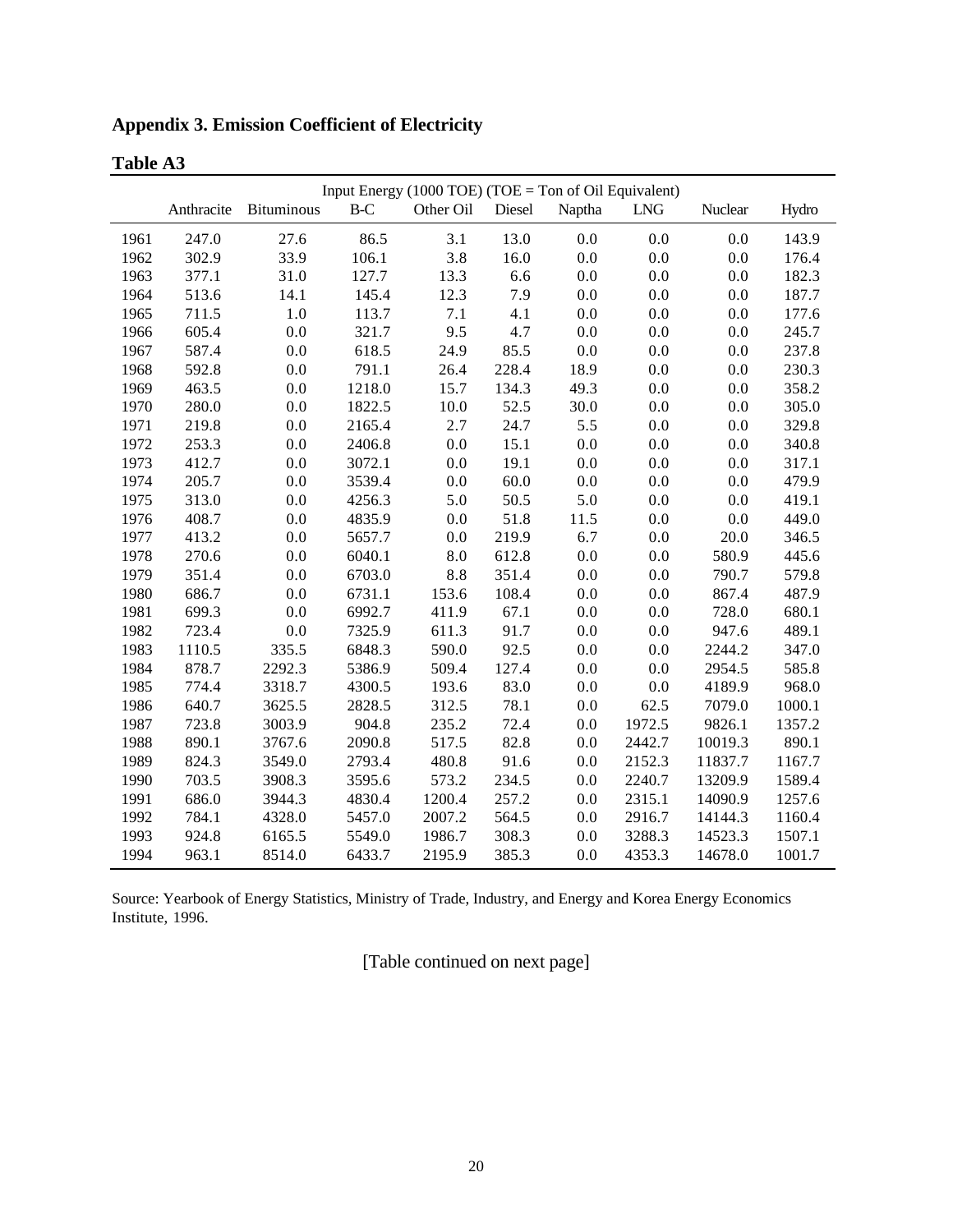|      | TC/TOE | CO <sub>2</sub> Emissions<br>1000TC | <b>Output Energy</b><br><b>1000 TOE</b> | TC/TOE |
|------|--------|-------------------------------------|-----------------------------------------|--------|
| 1961 | 1.12   | 396.5                               | 102.2                                   | 3.880  |
| 1962 | 1.08   | 486.1                               | 126.1                                   | 3.855  |
| 1963 | 0.88   | 585.5                               | 145.5                                   | 4.024  |
| 1964 | 0.88   | 736.0                               | 174.8                                   | 4.211  |
| 1965 | 0.85   | 907.7                               | 210.5                                   | 4.312  |
| 1966 | 0.84   | 973.5                               | 260.6                                   | 3.736  |
| 1967 | 0.64   | 1296.7                              | 332.8                                   | 3.896  |
| 1968 | 0.00   | 1593.4                              | 414.3                                   | 3.846  |
| 1969 | 0.00   | 1760.3                              | 542.3                                   | 3.246  |
| 1970 |        | 1996.0                              | 659.9                                   | 3.025  |
| 1971 |        | 2179.9                              | 751.2                                   | 2.902  |
| 1972 |        | 2414.5                              | 838.4                                   | 2.880  |
| 1973 |        | 3181.9                              | 1029.7                                  | 3.090  |
| 1974 |        | 3396.0                              | 1186.5                                  | 2.862  |
| 1975 |        | 4147.8                              | 1321.7                                  | 3.138  |
| 1976 |        | 4767.1                              | 1678.4                                  | 2.840  |
| 1977 |        | 5634.1                              | 1953.9                                  | 2.884  |
| 1978 |        | 6146.2                              | 2393.3                                  | 2.568  |
| 1979 |        | 6598.6                              | 2678.5                                  | 2.464  |
| 1980 |        | 6919.7                              | 2815.0                                  | 2.458  |
| 1981 |        | 7356.2                              | 3046.5                                  | 2.415  |
| 1982 |        | 7872.9                              | 3257.7                                  | 2.417  |
| 1983 |        | 8230.4                              | 3665.3                                  | 2.245  |
| 1984 |        | 8756.8                              | 4046.4                                  | 2.164  |
| 1985 |        | 8476.8                              | 4363.0                                  | 1.943  |
| 1986 |        | 7503.6                              | 4842.7                                  | 1.549  |
| 1987 |        | 6382.1                              | 5518.5                                  | 1.156  |
| 1988 |        | 8995.0                              | 6391.3                                  | 1.407  |
| 1989 |        | 9092.9                              | 7068.5                                  | 1.286  |
| 1990 |        | 10310.7                             | 8117.0                                  | 1.270  |
| 1991 |        | 12035.6                             | 8976.3                                  | 1.341  |
| 1992 |        | 14467.3                             | 9911.0                                  | 1.460  |
| 1993 |        | 16692.5                             | 10985.1                                 | 1.520  |
| 1994 |        | 20981.5                             | 12602.5                                 | 1.665  |

Source: Yearbook of Energy Statistics, Ministry of Trade, Industry, and Energy and Korea Energy Economics Institute, 1996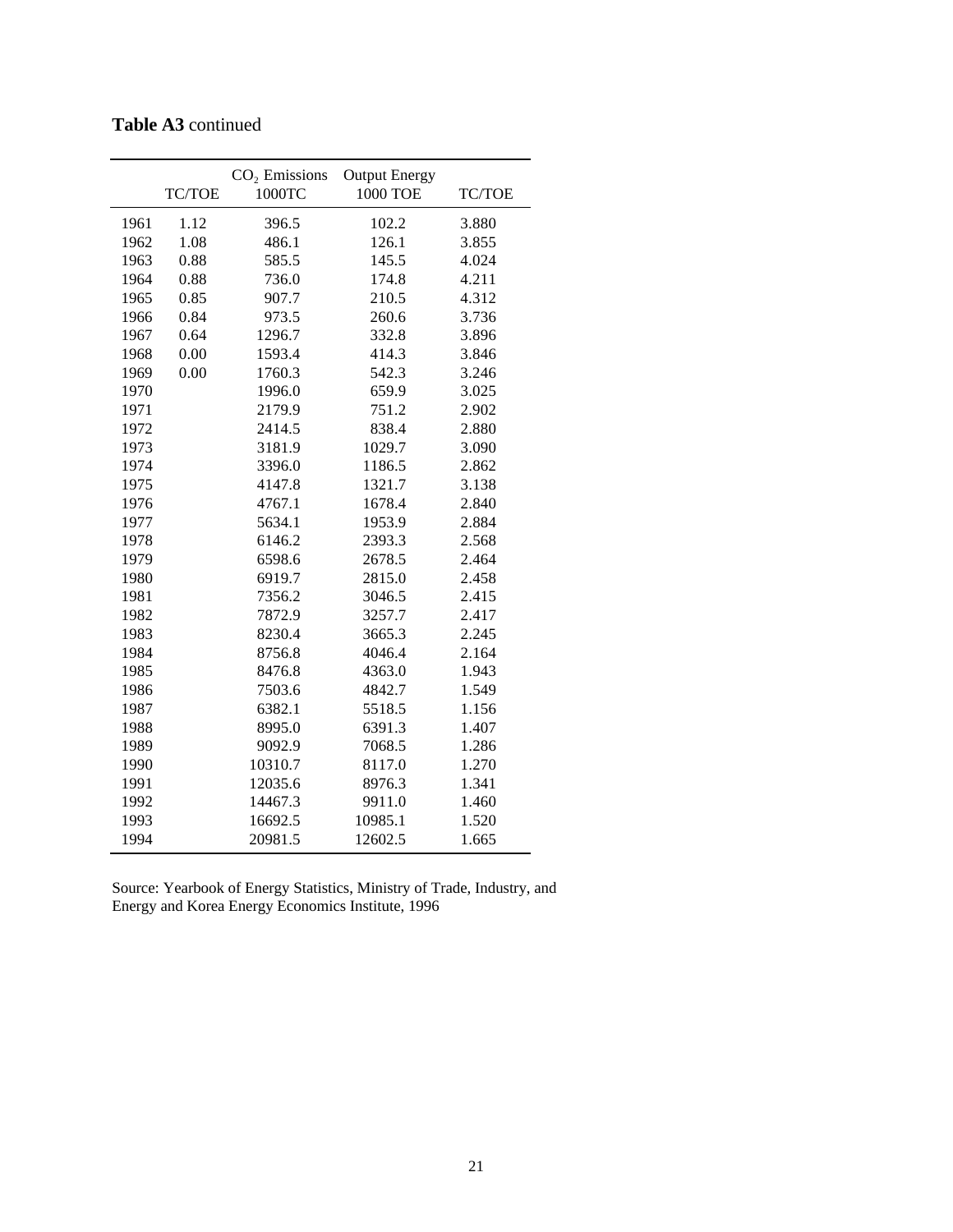# **Appendix 4. Energy Consumption Data: 1961–94**

# **Table A4**

|                 |                   | 1961   | 1962   | 1963    | 1964    | 1965    | 1966    | 1967    |
|-----------------|-------------------|--------|--------|---------|---------|---------|---------|---------|
| Industry        | Anthracite        | 764.1  | 898.1  | 1021.3  | 1133.5  | 1243.5  | 1456.7  | 1286.4  |
|                 | <b>Bituminous</b> | 29.2   | 80.8   | 63.1    | 81.5    | 56.3    | 42.8    | 31.6    |
|                 | Petroleum         | 268.2  | 394.6  | 508.3   | 595.2   | 689.0   | 932.7   | 1648.2  |
|                 | Gas               | 0.0    | 0.0    | 0.0     | 0.0     | 0.0     | 0.0     | $0.0\,$ |
|                 | Electricity       | 55.2   | 75.1   | 92.7    | 112.0   | 136.2   | 169.8   | 221.5   |
|                 | Wood              | 690.4  | 638.5  | 653.8   | 813.5   | 909.3   | 400.0   | 208.5   |
|                 | Sum               | 1807.1 | 2087.1 | 2339.2  | 2735.7  | 3034.3  | 3002.0  | 3396.2  |
| Transportation  | Anthracite        | 167.0  | 160.2  | 151.4   | 118.0   | 97.6    | 159.6   | 180.2   |
|                 | <b>Bituminous</b> | 5.4    | 11.2   | 6.6     | 6.6     | 5.4     | 4.5     | 1.6     |
|                 | Petroleum         | 392.8  | 403.7  | 373.6   | 333.2   | 493.6   | 761.7   | 1047.2  |
|                 | Gas               | 0.0    | 0.0    | 0.0     | 0.0     | 0.0     | 0.0     | 0.0     |
|                 | Electricity       | 2.4    | 2.9    | 2.8     | 2.9     | 3.8     | 4.4     | 5.8     |
|                 | Wood              | 11.5   | 10.8   | 10.6    | 10.7    | 10.5    | 5.7     | 1.8     |
|                 | Sum               | 579.1  | 588.8  | 545.0   | 471.4   | 610.9   | 935.9   | 1236.6  |
| R&Commercial    | Anthracite        | 1489.1 | 1863.0 | 2414.1  | 2802.6  | 2987.0  | 3299.2  | 3064.1  |
|                 | <b>Bituminous</b> | 0.4    | 0.6    | 0.9     | 0.8     | 0.7     | 0.6     | 0.3     |
|                 | Petroleum         | 30.4   | 42.8   | 55.1    | 41.6    | 35.8    | 29.3    | 90.3    |
|                 | Gas               | 0.0    | 0.0    | 0.0     | 0.0     | 0.0     | 0.0     | 0.0     |
|                 | Electricity       | 36.1   | 37.1   | 37.1    | 45.5    | 54.7    | 68.5    | 85.0    |
|                 | Wood              | 4808.4 | 4580.2 | 4355.9  | 4234.6  | 4117.0  | 3976.2  | 4161.0  |
|                 | Sum               | 6364.4 | 6523.7 | 6863.1  | 7125.1  | 7195.2  | 7373.8  | 7400.7  |
| Public & Others | Anthracite        | 318.3  | 356.6  | 401.4   | 352.3   | 273.4   | 299.8   | 277.0   |
|                 | <b>Bituminous</b> | 0.0    | 0.1    | 0.0     | 0.0     | 0.0     | 0.0     | 0.1     |
|                 | Petroleum         | 18.9   | 31.2   | 44.5    | 42.8    | 98.2    | 129.9   | 192.8   |
|                 | Gas               | 0.0    | 0.0    | 0.0     | 0.0     | 0.0     | 0.0     | 0.0     |
|                 | Electricity       | 8.5    | 11.0   | 12.9    | 14.4    | 15.8    | 17.9    | 20.5    |
|                 | Wood              | 124.7  | 118.6  | 126.7   | 123.4   | 104.5   | 46.2    | 22.4    |
|                 | Sum               | 470.4  | 517.5  | 585.5   | 532.9   | 491.9   | 493.8   | 512.8   |
| All Sectors     | Anthracite        | 2738.5 | 3277.9 | 3988.2  | 4406.4  | 4601.5  | 5215.3  | 4807.7  |
|                 | <b>Bituminous</b> | 35.0   | 92.7   | 70.6    | 88.9    | 62.4    | 47.9    | 33.6    |
|                 | Petroleum         | 710.3  | 872.3  | 981.5   | 1012.8  | 1316.6  | 1853.6  | 2978.5  |
|                 | <b>City Gas</b>   | 0.0    | 0.0    | 0.0     | 0.0     | 0.0     | 0.0     | 0.0     |
|                 | Electric          | 102.2  | 126.1  | 145.5   | 174.8   | 210.5   | 260.6   | 332.8   |
|                 | Wood              | 5635.0 | 5348.1 | 5147.0  | 5182.2  | 5141.3  | 4428.1  | 4393.7  |
| Total           | Sum               | 9221.0 | 9717.1 | 10332.8 | 10865.1 | 11332.3 | 11805.5 | 12546.3 |
|                 |                   |        |        |         |         |         |         |         |
| Industry        |                   | 1807.1 | 2087.1 | 2339.2  | 2735.7  | 3034.3  | 3185.0  | 3396.2  |
| Transportation  |                   | 579.1  | 588.8  | 545.0   | 471.4   | 610.9   | 935.9   | 1236.6  |
| R&Commercial    |                   | 6364.4 | 6523.7 | 6863.1  | 7125.1  | 7195.2  | 7373.8  | 7400.7  |
| Public & Others |                   | 470.4  | 517.5  | 585.5   | 532.9   | 491.9   | 493.8   | 512.8   |
| Total           |                   | 9221.0 | 9717.1 | 10332.8 | 10865.1 | 11332.3 | 11988.5 | 12546.3 |

[Table continued on following pages]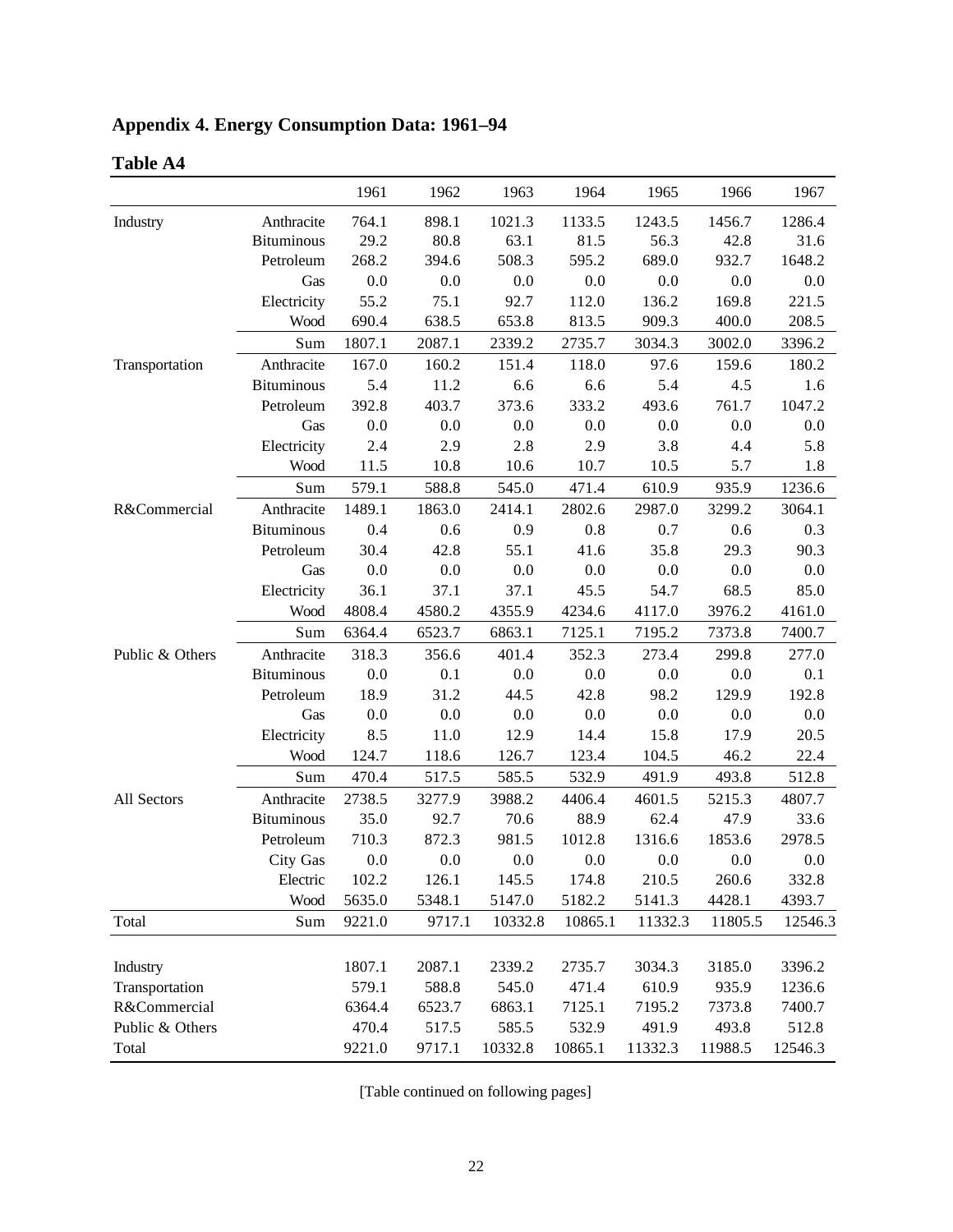|                 |                   | 1968    | 1969    | 1970    | 1971    | 1972    | 1973    | 1974    |
|-----------------|-------------------|---------|---------|---------|---------|---------|---------|---------|
| Industry        | Anthracite        | 1069.9  | 1042.7  | 863.3   | 748.3   | 653.7   | 769.5   | 1074.5  |
|                 | <b>Bituminous</b> | 67.3    | 60.0    | 52.8    | 37.0    | 21.7    | 428.4   | 553.6   |
|                 | Petroleum         | 2553.8  | 3329.2  | 3861.5  | 4316.3  | 4638.0  | 5670.4  | 5455.4  |
|                 | Gas               | 0.0     | 0.0     | 0.0     | 0.0     | 0.0     | 0.0     | 0.0     |
|                 | Electricity       | 277.6   | 358.5   | 426.3   | 482.3   | 535.7   | 688.4   | 777.8   |
|                 | Wood              | 270.9   | 172.1   | 246.7   | 353.3   | 481.2   | 455.5   | 293.2   |
|                 | Sum               | 4239.5  | 4962.5  | 5450.6  | 5937.2  | 6330.3  | 8012.2  | 8154.5  |
| Transportation  | Anthracite        | 152.0   | 115.1   | 30.0    | 20.1    | 16.4    | 36.3    | 59.3    |
|                 | <b>Bituminous</b> | 0.8     | 0.4     | 0.0     | 0.0     | 0.0     | 0.0     | 0.0     |
|                 | Petroleum         | 1490.4  | 1873.4  | 2317.7  | 2630.7  | 3122.3  | 3649.2  | 4065.7  |
|                 | Gas               | 0.0     | 0.0     | 0.0     | 0.0     | 0.0     | 0.0     | 0.0     |
|                 | Electricity       | 6.8     | 6.2     | 5.1     | 5.5     | 6.5     | 8.1     | 20.4    |
|                 | Wood              | 0.0     | 0.0     | 0.0     | 0.0     | 0.0     | 0.0     | 0.0     |
|                 | Sum               | 1650.0  | 1995.1  | 2352.8  | 2656.3  | 3145.2  | 3693.6  | 4145.4  |
| R&Commercial    | Anthracite        | 3195.0  | 3560.5  | 4291.9  | 4468.4  | 4690.2  | 5485.8  | 5096.4  |
|                 | <b>Bituminous</b> | 0.0     | 0.0     | 0.0     | 0.0     | 0.0     | 0.0     | 0.0     |
|                 | Petroleum         | 151.1   | 302.7   | 520.6   | 594.9   | 633.7   | 684.8   | 673.2   |
|                 | Gas               | 0.0     | 0.0     | 0.0     | 0.5     | 1.1     | 1.3     | 2.1     |
|                 | Electricity       | 106.3   | 144.6   | 185.3   | 218.0   | 248.9   | 283.7   | 322.3   |
|                 | Wood              | 4375.7  | 4164.7  | 3979.5  | 3717.0  | 3455.2  | 3169.6  | 3176.0  |
|                 | Sum               | 7828.1  | 8172.5  | 8977.3  | 8998.8  | 9029.1  | 9625.2  | 9270.0  |
| Public & Others | Anthracite        | 219.3   | 265.7   | 275.3   | 249.2   | 237.7   | 331.3   | 557.1   |
|                 | <b>Bituminous</b> | 0.4     | 0.4     | 0.0     | 0.0     | 0.0     | 0.0     | 0.0     |
|                 | Petroleum         | 252.0   | 482.5   | 832.9   | 905.8   | 948.8   | 944.3   | 902.9   |
|                 | Gas               | 0.0     | 0.0     | 0.0     | 0.0     | 0.0     | 0.0     | 0.0     |
|                 | Electricity       | 23.6    | 33.0    | 43.2    | 45.4    | 47.3    | 49.5    | 66.0    |
|                 | Wood              | 27.5    | 18.3    | 25.0    | 36.8    | 53.8    | 46.9    | 55.9    |
|                 | Sum               | 522.8   | 799.9   | 1176.4  | 1237.2  | 1287.6  | 1372.0  | 1581.9  |
| All Sectors     | Anthracite        | 4636.2  | 4984.0  | 5460.5  | 5486.0  | 5598.0  | 6622.9  | 6787.3  |
|                 | <b>Bituminous</b> | 68.5    | 60.8    | 52.8    | 37.0    | 21.7    | 428.4   | 553.6   |
|                 | Petroleum         | 4447.3  | 5987.8  | 7532.7  | 8447.7  | 9342.8  | 10948.7 | 11097.2 |
|                 | Gas               | 0.0     | 0.0     | 0.0     | 0.5     | 1.1     | 1.3     | 2.1     |
|                 | Electric          | 414.3   | 542.3   | 659.9   | 751.2   | 838.4   | 1029.7  | 1186.5  |
|                 | Wood              | 4674.1  | 4355.1  | 4251.2  | 4107.1  | 3990.2  | 3672.0  | 3525.1  |
| Total           | Sum               | 14240.4 | 15930.0 | 17957.1 | 18829.5 | 19792.2 | 22703.0 | 23151.8 |
|                 |                   |         |         |         |         |         |         |         |
| Industry        |                   | 4239.5  | 4962.5  | 5450.6  | 5937.2  | 6330.3  | 8012.2  | 8154.5  |
| Transportation  |                   | 1650.0  | 1995.1  | 2352.8  | 2656.3  | 3145.2  | 3693.6  | 4145.4  |
| R&Commercial    |                   | 7828.1  | 8172.5  | 8977.3  | 8998.8  | 9029.1  | 9625.2  | 9270.0  |
| Public & Others |                   | 522.8   | 799.9   | 1176.4  | 1237.2  | 1287.6  | 1372.0  | 1581.9  |
| Total           |                   | 14240.4 | 15930.0 | 17957.1 | 18829.5 | 19792.2 | 22703.0 | 23151.8 |
|                 |                   |         |         |         |         |         |         |         |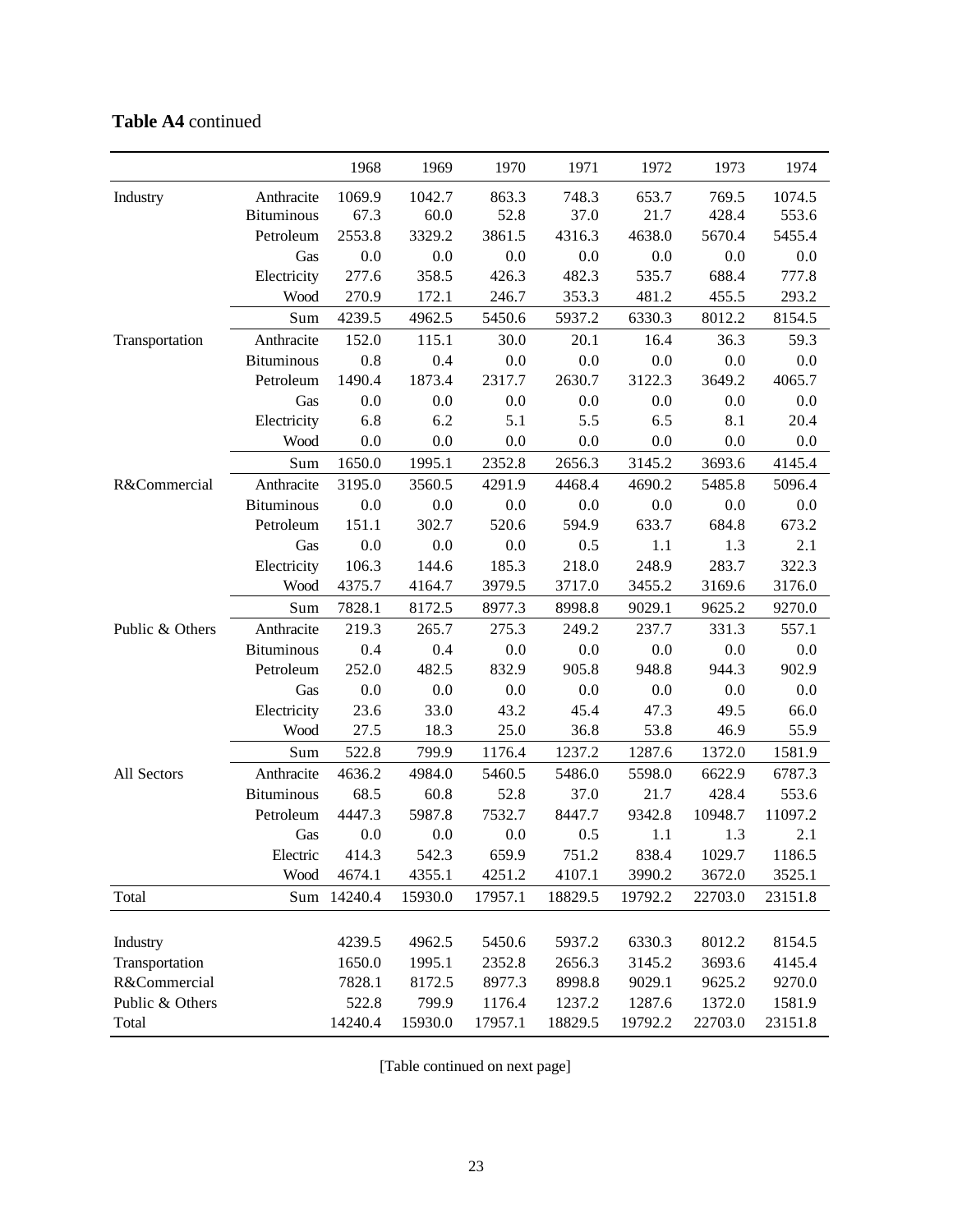|                 |                   | 1975    | 1976    | 1977    | 1978    | 1979    | 1980    | 1981    |
|-----------------|-------------------|---------|---------|---------|---------|---------|---------|---------|
| Industry        | Anthracite        | 1418.3  | 1488.2  | 1381.4  | 1387.7  | 302.1   | 339.9   | 369.6   |
|                 | <b>Bituminous</b> | 518.8   | 1046.8  | 1386.0  | 1431.5  | 2870.4  | 3321.1  | 4906.4  |
|                 | Petroleum         | 6555.6  | 7460.6  | 8855.3  | 10053.5 | 10812.0 | 10947.7 | 10140.5 |
|                 | Gas               | 0.0     | 0.0     | 0.0     | 0.0     | 0.0     | 0.0     | 0.0     |
|                 | Electricity       | 945.7   | 1136.1  | 1334.3  | 1682.9  | 1869.6  | 1970.5  | 2089.4  |
|                 | Wood              | 161.6   | 118.4   | 214.9   | 296.5   | 0.0     | 0.0     | 0.0     |
|                 | Sum               | 9600.0  | 11250.1 | 13171.9 | 14852.1 | 15854.1 | 16579.2 | 17506.0 |
| Transportation  | Anthracite        | 52.0    | 51.5    | 59.5    | 65.1    | 1.4     | 2.4     | 1.9     |
|                 | <b>Bituminous</b> | 0.0     | 0.0     | $0.0\,$ | 0.0     | 0.0     | 0.0     | 0.0     |
|                 | Petroleum         | 3237.1  | 3544.7  | 4225.0  | 4605.2  | 5575.5  | 4868.5  | 3679.5  |
|                 | Gas               | 0.0     | 0.0     | 0.0     | 0.0     | 0.0     | 0.0     | 0.0     |
|                 | Electricity       | 28.3    | 28.7    | 32.8    | 36.9    | 33.4    | 34.2    | 39.8    |
|                 | Wood              | 0.0     | 0.0     | 0.0     | 0.0     | 0.0     | 0.0     | 0.0     |
|                 | Sum               | 3317.4  | 3624.9  | 4317.3  | 4707.2  | 5610.3  | 4905.1  | 3721.1  |
| R&Commercial    | Anthracite        | 4970.0  | 5272.9  | 5920.4  | 6140.8  | 8172.0  | 8659.5  | 9104.8  |
|                 | <b>Bituminous</b> | 0.0     | 0.0     | 0.0     | 0.0     | 0.0     | 0.0     | 0.0     |
|                 | Petroleum         | 802.7   | 899.6   | 1068.9  | 1397.7  | 2162.3  | 2221.7  | 3525.4  |
|                 | Gas               | 4.2     | 5.8     | 6.5     | 7.3     | 8.1     | 14.7    | 23.1    |
|                 | Electricity       | 266.6   | 417.5   | 472.4   | 536.2   | 593.9   | 610.9   | 690.8   |
|                 | Wood              | 3185.8  | 3018.4  | 2854.8  | 2691.4  | 2892.1  | 2516.9  | 2492.0  |
|                 | Sum               | 9229.3  | 9614.2  | 10323.0 | 10773.4 | 13828.4 | 14023.7 | 15836.2 |
| Public & Others | Anthracite        | 756.8   | 647.7   | 568.7   | 483.6   | 80.7    | 103.2   | 94.9    |
|                 | <b>Bituminous</b> | 0.0     | 0.0     | 0.0     | 0.0     | 0.0     | 0.0     | 0.0     |
|                 | Petroleum         | 910.9   | 1043.9  | 1230.7  | 1450.6  | 1415.3  | 1786.7  | 1566.9  |
|                 | Gas               | 0.0     | 0.0     | 0.0     | 0.0     | 0.0     | 0.0     | 0.0     |
|                 | Electricity       | 81.1    | 96.1    | 114.4   | 137.3   | 181.6   | 199.4   | 226.5   |
|                 | Wood              | 62.5    | 38.4    | 47.4    | 50.1    | 0.0     | 0.0     | 0.0     |
|                 | Sum               | 1811.3  | 1826.1  | 1961.2  | 2121.6  | 1677.6  | 2089.3  | 1888.3  |
| All Sectors     | Anthracite        | 7197.1  | 7460.3  | 7930.0  | 8077.2  | 8556.2  | 9105.0  | 9571.2  |
|                 | <b>Bituminous</b> | 518.8   | 1046.8  | 1386.0  | 1431.5  | 2870.4  | 3321.1  | 4906.4  |
|                 | Petroleum 11506.3 |         | 12948.8 | 15379.9 | 17507.0 | 19965.1 | 19824.6 | 18912.4 |
|                 | City Gas          | 4.2     | 5.8     | 6.5     | 7.3     | 8.1     | 14.7    | 23.1    |
|                 | Electric          | 1321.7  | 1678.4  | 1953.9  | 2393.3  | 2678.5  | 2815.0  | 3046.5  |
|                 | Wood              | 3409.9  | 3175.2  | 3117.1  | 3038.0  | 2892.1  | 2516.9  | 2492.0  |
| Total           | Sum               | 23958.0 | 26315.3 | 29773.4 | 32454.3 | 36970.4 | 37597.3 | 38951.7 |
|                 |                   |         |         |         |         |         |         |         |
| Industry        |                   | 9600.0  | 11250.1 | 13171.9 | 14852.1 | 15854.1 | 16579.2 | 17506.0 |
| Transportation  |                   | 3317.4  | 3624.9  | 4317.3  | 4707.2  | 5610.3  | 4905.1  | 3721.1  |
| R&Commercial    |                   | 9229.3  | 9614.2  | 10323.0 | 10773.4 | 13828.4 | 14023.7 | 15836.2 |
| Public & Others |                   | 1811.3  | 1826.1  | 1961.2  | 2121.6  | 1677.6  | 2089.3  | 1888.3  |
| Total           |                   | 23958.0 | 26315.3 | 29773.4 | 32454.3 | 36970.4 | 37597.3 | 38951.7 |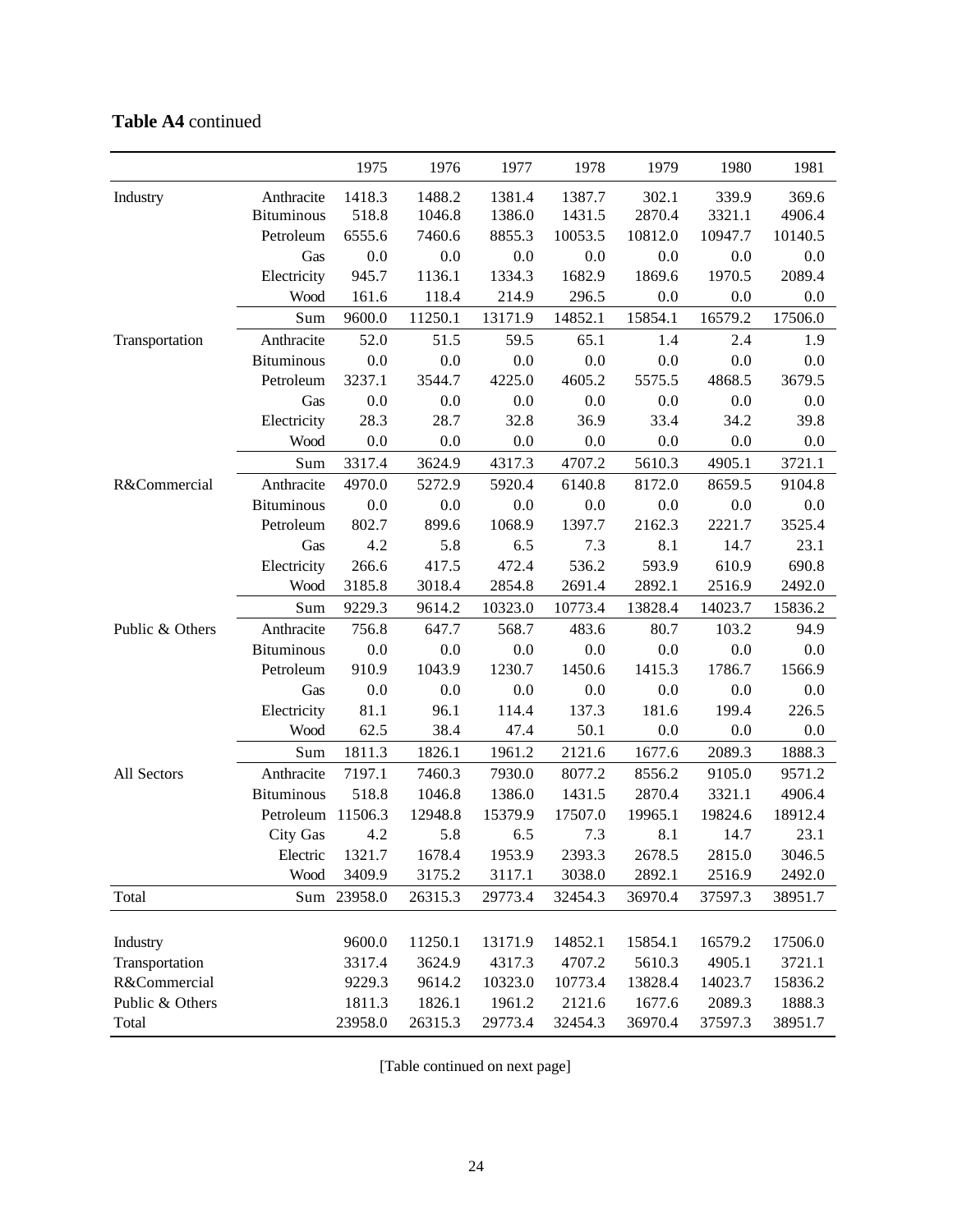|                 |                   | 1982        | 1983    | 1984    | 1985    | 1986    | 1987    | 1988    |
|-----------------|-------------------|-------------|---------|---------|---------|---------|---------|---------|
| Industry        | Anthracite        | 231.8       | 242.8   | 206.3   | 182.7   | 248.4   | 242.4   | 276.3   |
|                 | <b>Bituminous</b> | 5612.0      | 5997.4  | 6206.0  | 6307.6  | 6551.9  | 7772.4  | 9038.8  |
|                 | Petroleum         | 9321.9      | 9671.0  | 10443.6 | 10697.3 | 11857.2 | 12915.3 | 14599.8 |
|                 | Gas               | 0.0         | 0.0     | 1.0     | 15.1    | 39.9    | 75.0    | 110.1   |
|                 | Electricity       | 2187.9      | 2435.1  | 2650.8  | 2812.0  | 3167.7  | 3642.6  | 4175.2  |
|                 | Wood              | 0.0         | 0.0     | 0.0     | 0.0     | 0.0     | 0.0     | $0.0\,$ |
|                 | Sum               | 17353.5     | 18346.4 | 19507.7 | 20014.7 | 21865.0 | 24647.8 | 28200.3 |
| Transportation  | Anthracite        | 1.9         | 0.0     | 0.0     | 0.0     | 0.0     | 0.0     | 0.0     |
|                 | <b>Bituminous</b> | 0.0         | 0.0     | 0.0     | 0.0     | 0.0     | 0.0     | 0.0     |
|                 | Petroleum         | 4173.2      | 5390.3  | 5954.9  | 6645.1  | 7623.7  | 9201.0  | 10667.0 |
|                 | Gas               | 0.0         | 0.0     | 0.0     | 0.0     | 0.0     | 0.0     | 0.0     |
|                 | Electricity       | 40.4        | 44.2    | 51.9    | 62.3    | 75.7    | 74.2    | 80.1    |
|                 | Wood              | 0.0         | 0.0     | 0.0     | 0.0     | 0.0     | 0.0     | 0.0     |
|                 | Sum               | 4215.5      | 5434.5  | 6006.8  | 6707.4  | 7699.4  | 9275.2  | 10747.1 |
| R&Commercial    | Anthracite        | 8629.3      | 9040.2  | 10322.9 | 11399.3 | 12032.9 | 11721.3 | 11205.0 |
|                 | <b>Bituminous</b> | 0.0         | 0.0     | 0.0     | 0.0     | 0.0     | 0.0     | 0.0     |
|                 | Petroleum         | 3344.3      | 3073.1  | 3438.4  | 3524.8  | 3746.7  | 4284.4  | 5330.8  |
|                 | Gas               | 27.5        | 37.4    | 50.6    | 69.1    | 92.4    | 124.1   | 228.8   |
|                 | Electricity       | 778.6       | 909.9   | 1038.3  | 1155.4  | 1252.6  | 1434.6  | 1709.8  |
|                 | Wood              | 2417.2      | 2377.8  | 2492.0  | 2031.4  | 1480.4  | 1318.5  | 1163.7  |
|                 |                   | Sum 15197.0 | 15438.4 | 17342.2 | 18180.0 | 18605.0 | 18882.9 | 19638.0 |
| Public & Others | Anthracite        | 73.5        | 55.3    | 70.8    | 50.4    | 54.3    | 42.2    | 45.3    |
|                 | <b>Bituminous</b> | 0.0         | 0.0     | 0.0     | 0.0     | 0.0     | 0.0     | 0.0     |
|                 | Petroleum         | 1620.4      | 1786.5  | 1765.3  | 1712.5  | 1953.8  | 1971.6  | 1913.2  |
|                 | Gas               | 0.0         | 0.0     | 0.0     | 0.0     | 0.0     | 0.0     | 0.0     |
|                 | Electricity       | 250.8       | 276.1   | 305.4   | 333.3   | 346.8   | 367.1   | 426.2   |
|                 | Wood              | 0.0         | 0.0     | 0.0     | 0.0     | 0.0     | 0.0     | 0.0     |
|                 | Sum               | 1944.6      | 2118.0  | 2141.5  | 2096.1  | 2354.8  | 2380.9  | 2384.7  |
| All Sectors     | Anthracite        | 8936.5      | 9338.4  | 10600.0 | 11632.3 | 12335.6 | 12006.0 | 11526.6 |
|                 | <b>Bituminous</b> | 5612.0      | 5997.4  | 6206.0  | 6307.6  | 6551.9  | 7772.4  | 9038.8  |
|                 | Petroleum 18459.8 |             | 19920.9 | 21602.2 | 22579.7 | 25181.4 | 28372.2 | 32510.9 |
|                 | City Gas          | 27.5        | 37.4    | 51.6    | 84.2    | 132.3   | 199.1   | 338.9   |
|                 | Electric          | 3257.7      | 3665.3  | 4046.4  | 4363.0  | 4842.7  | 5518.5  | 6391.3  |
|                 | Wood              | 2417.2      | 2377.8  | 2492.0  | 2031.4  | 1480.4  | 1318.5  | 1163.7  |
| Total           |                   | Sum 38710.7 | 41337.2 | 44998.1 | 46998.1 | 50524.2 | 55186.8 | 60970.2 |
|                 |                   |             |         |         |         |         |         |         |
| Industry        |                   | 17353.5     | 18346.4 | 19507.7 | 20014.7 | 21865.0 | 24647.8 | 28200.3 |
| Transportation  |                   | 4215.5      | 5434.5  | 6006.8  | 6707.4  | 7699.4  | 9275.2  | 10747.1 |
| R&Commercial    |                   | 15197.0     | 15438.4 | 17342.2 | 18180.0 | 18605.0 | 18882.9 | 19638.0 |
| Public & Others |                   | 1944.6      | 2118.0  | 2141.5  | 2096.1  | 2354.8  | 2380.9  | 2384.7  |
| Total           |                   | 38710.7     | 41337.2 | 44998.1 | 46998.1 | 50524.2 | 55186.8 | 60970.2 |